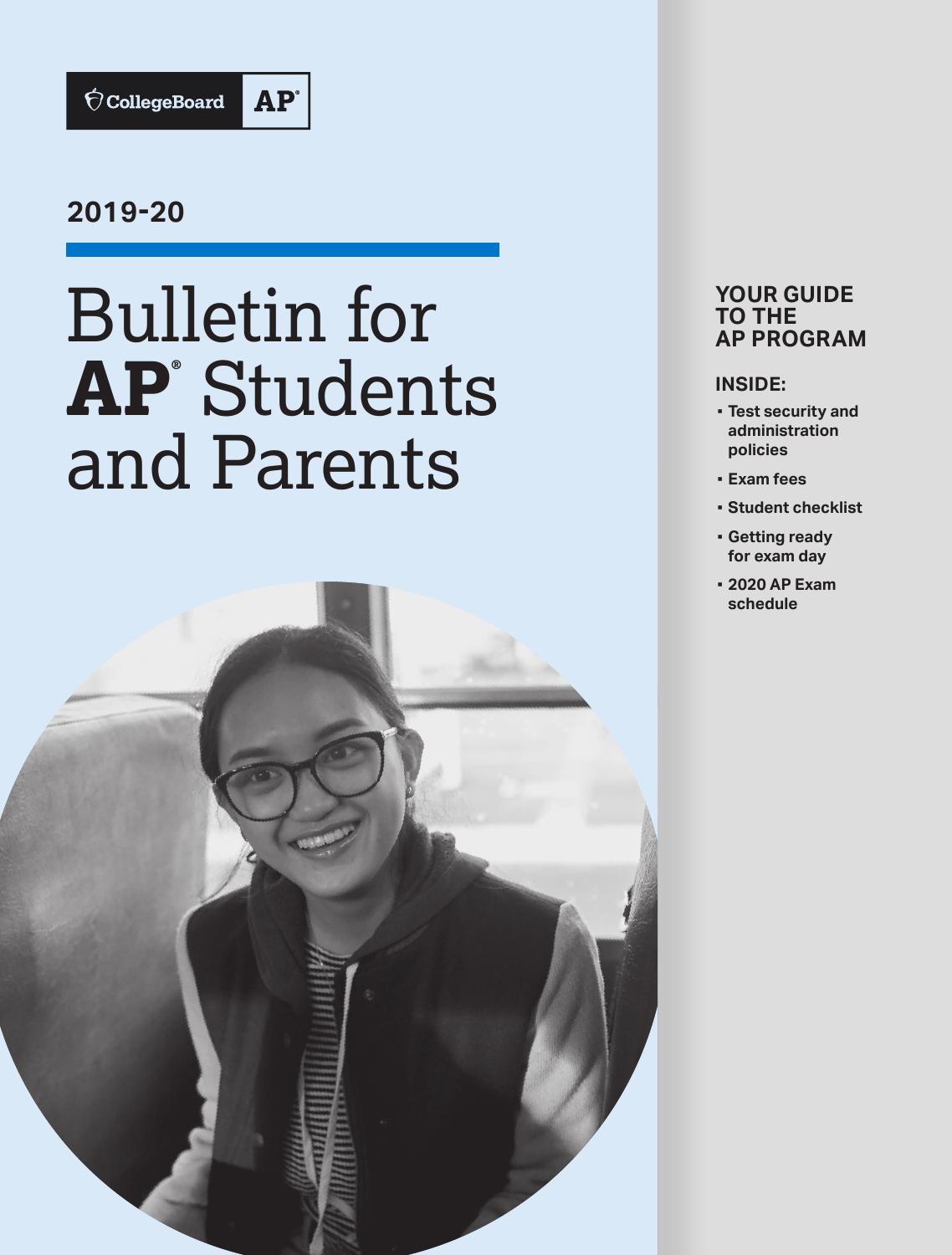## **Contents**

- 1 **[Important Information for Exam Takers](#page-2-0)**
- 2 **[AP Exam Registration and Fees](#page-3-0)**
- 4 **[AP Exam Basics](#page-5-0)**
- 4 **[Test Security and Administration](#page-5-0)   [Policies and Procedures](#page-5-0)**
- 7 **[Getting Ready for Exam Day](#page-8-0)**
- 8 **[Exam Day](#page-9-0)**
- 9 **[Additional Information](#page-10-0)**
- 11 **[AP Student Checklist 2020](#page-12-0)**
- 12 **[Getting and Sending Your Exam Scores](#page-13-0)**
- Back **[2020 AP Exam Schedule; Contacts](#page-15-0)**

### Follow Us!

[@APforStudents](https://twitter.com/APforStudents)

**YouTube** voutube.com/advancedplacement

## **About College Board**

College Board is a mission-driven not-for-profit organization that connects students to college success and opportunity. Founded in 1900, College Board was created to expand access to higher education. Today, the membership association is made up of over 6,000 of the world's leading educational institutions and is dedicated to promoting excellence and equity in education. Each year, College Board helps more than seven million students prepare for a successful transition to college through programs and services in college readiness and college success—including the SAT® and the Advanced Placement® Program. The organization also serves the education community through research and advocacy on behalf of students, educators, and schools.

For further information, visit **[collegeboard.org](http://www.collegeboard.org)**.

## **AP Program**

With AP® , students can take college-level course work in high school. When students take AP courses and exams, they demonstrate to college admission officers that they have sought out an educational experience that will prepare them for success in college and beyond.

Performing well on an AP Exam means more than just the successful completion of a course. Most colleges and universities accept successful exam scores for credit, advanced placement, or both. And research consistently shows that students who are successful in AP typically experience greater academic success in college than those who don't participate in AP.

Visit **[apstudents.org](http://apstudents.org)** for detailed information about the 38 AP courses and exams, including course and exam descriptions, sample free-response questions and scoring guidelines, study skills, exam tips, and more.

## **Boletín para estudiantes de AP y sus padres**

El boletín para estudiantes de AP y sus padres 2019-20 se publica también en español. Puedes descargar este boletín visitando **[apstudents.org/](http://apstudents.org/bulletin)bulletin**.

Puedes solicitar copias impresas gratuitas visitando la página **[collegeboard.org/freepubs](http://collegeboard.org/freepubs)** o llamando al 800-323-7155 o 703-297-3960.

## **APStudents**

Congratulations! As an AP student, you're taking part in a college-level academic experience that will challenge and inspire you and prepare you for college and beyond. Your hard work is helping you prepare for the AP Exam, giving you the opportunity to earn credit and advanced placement in college.

This *2019-20 Bulletin for AP Students and Parents* has important information about the AP Exams, including the policies and procedures for exam administration and security that help ensure a fair and uniform testing experience for all students. On exam day, you'll be asked to sign a statement on your answer sheet indicating you understand and agree to the policies and procedures in this publication.

## **Parents and Guardians**

We encourage you to read this Bulletin and take special note of important dates and other information related to the exam administration.

### How you can support your child:

- § Remind your child to enroll in class sections in My AP (**[myap.collegeboard.org](https://myap.collegeboard.org/login)**) following the instructions provided by their AP coordinator or teacher.
- Designate specific areas in your home for schoolwork and study.
- § Remind your child to prioritize classes, activities, and work commitments.
- **Encourage your child to form a study group.**
- **Review high school graduation requirements with** your child.
- § If your child needs testing accommodations, work with the school's SSD coordinator. (See page 9 for details.)

© 2019 College Board. College Board, Advanced Placement, AP, AP Central, SAT, and the acorn logo are registered trademarks of College Board. AP Capstone and SAT Subject Tests are trademarks owned by College Board. PSAT/NMSQT is a registered trademark of College Board and National Merit Scholarship Corporation. All other marks are the property of their respective owners.

Visit College Board on the web: **[collegeboard.org](http://www.collegeboard.org)**.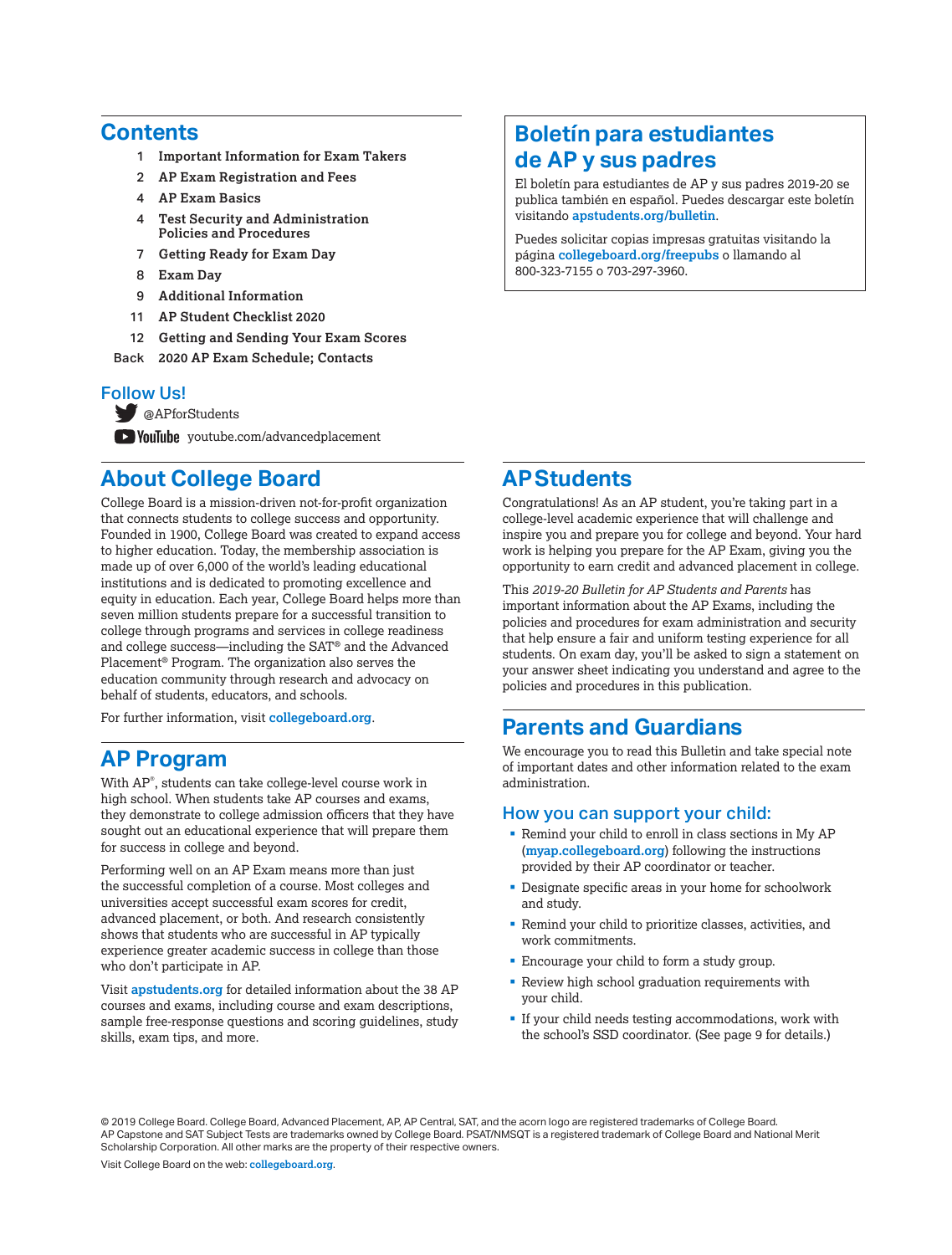## <span id="page-2-0"></span>**Changes for 2019-20**

### What's New

Beginning this school year, AP Exam registration takes place in the fall and AP students and teachers will have access to new instructional resources, including unit guides, personal progress checks, and a bank of real AP questions.

### Getting Started

At the start of the school year, your AP coordinator or AP teachers provide you with information about signing in to My AP (**[myap.collegeboard.org](https://myap.collegeboard.org/login)**). When you sign in, you complete a simple digital activation process to enroll in class sections and access new resources that your AP teachers may assign. To enroll, follow the instructions provided by your AP coordinator or AP teachers.

### New Resources

AP teachers have access to **AP Classroom**, a suite of digital tools that they can use throughout the year to help you prepare for the AP Exam. The tools include **personal progress checks** with multiple-choice and free-response questions your teacher can unlock for you to receive personalized feedback on the skills and topics you're learning in the course. Your teacher may also assign AP practice or released exam questions using the **AP Question Bank**. You'll be able to view a **progress dashboard**, which allows you to track your progress throughout the year.

You'll access all AP Classroom assignments from your My AP homepage.

### Exam Ordering Deadlines and Fees

Starting this year, AP Exam ordering deadlines are in the **fall** for all full-year AP courses. There's a spring ordering deadline for second-semester AP courses. If you're a transfer student (you either transfer to a new school or you transfer out of a school), your AP coordinator will be able to update the exam order during the year.

Schools set their own internal deadlines for AP Exam registration, so be sure to check with your AP teachers or AP coordinator.

#### **The AP coordinator submits the exam order by the following deadlines:**

- § **October 4, 2019:** Preferred ordering deadline.
- § **November 15, 2019 (11:59 p.m. ET):** Final ordering deadline.
- § **March 13, 2020 (11:59 p.m. ET):** Spring course orders and fall order changes deadline.

The base exam fee has not changed this year, and there is still a \$32 per exam College Board fee reduction available for eligible students. However, there are new fees for late orders or unused/canceled exams. See page 3 for details.

In the spring, your school will receive a sheet of AP ID labels with your name on it. When you take your exams, you'll apply these personalized labels to your answer sheet and other exam materials. AP ID labels simplify the exam day process. See page 8 for details.

### Contact Us

If you have questions about any aspect of the AP registration process, ordering deadlines, fees, or using the new resources assigned by your teacher, talk to your AP coordinator or AP teacher, or contact **AP Services for Students** at **[apstudents@info.collegeboard.org](mailto:apstudents%40info.collegeboard.org?subject=)**, 888-225-5427 (toll free in the U.S. and Canada), or 212-632-1780.

## **Important Information for Exam Takers**

## **Privacy Policy**

College Board ("us") carefully manages and safeguards students' personal information. Except as described in this publication, or to share with our operational partners for the purpose of administering testing services and generating score reports, the personal information you provide to College Board will not be sold, rented, loaned, or otherwise shared. For personal information you provide online, please see the College Board online privacy policy at **[collegeboard.org/privacy-policy](http://www.collegeboard.org/privacy-policy)** and the Terms of Service for My AP at **[collegeboard.org/myapterms](http://collegeboard.org/myapterms)**.

College Board also reserves the right to contact the appropriate individuals or agencies—including your high school—if we believe you may be in imminent danger of harming yourself or others, based on any information you provide to College Board, including your responses to AP Exam questions. We might also provide the relevant essay or other content, along with your personal information, to those we may contact.

### Additional Notice to EU and International Students

In addition to the terms included in this Bulletin, EU and other international test takers should read the Privacy Notice at **[collegeboard.org/privacy-policy](http://collegeboard.org/privacy-policy)** and the Terms of Service for My AP at **[collegeboard.org/myapterms](http://collegeboard.org/myapterms)**.

## **How Your Scores and Other Information Are Used**

Information that you may provide yourself (or that may be provided about you by your school, district, or International Test Center), includes school code, name, gender, birth date, grade level, race/ethnicity, mailing address, phone number, email address, student ID, the language you know best, parent/guardian education levels, AP Exam fee reduction status, Services for Students with Disabilities ID and information, AP course enrollment and teacher information, and AP Exam registration status. If taking an AP world language and culture course, information you may also provide about yourself is whether you speak the language at home and whether you have lived in a location for 6 months or more where the language is spoken.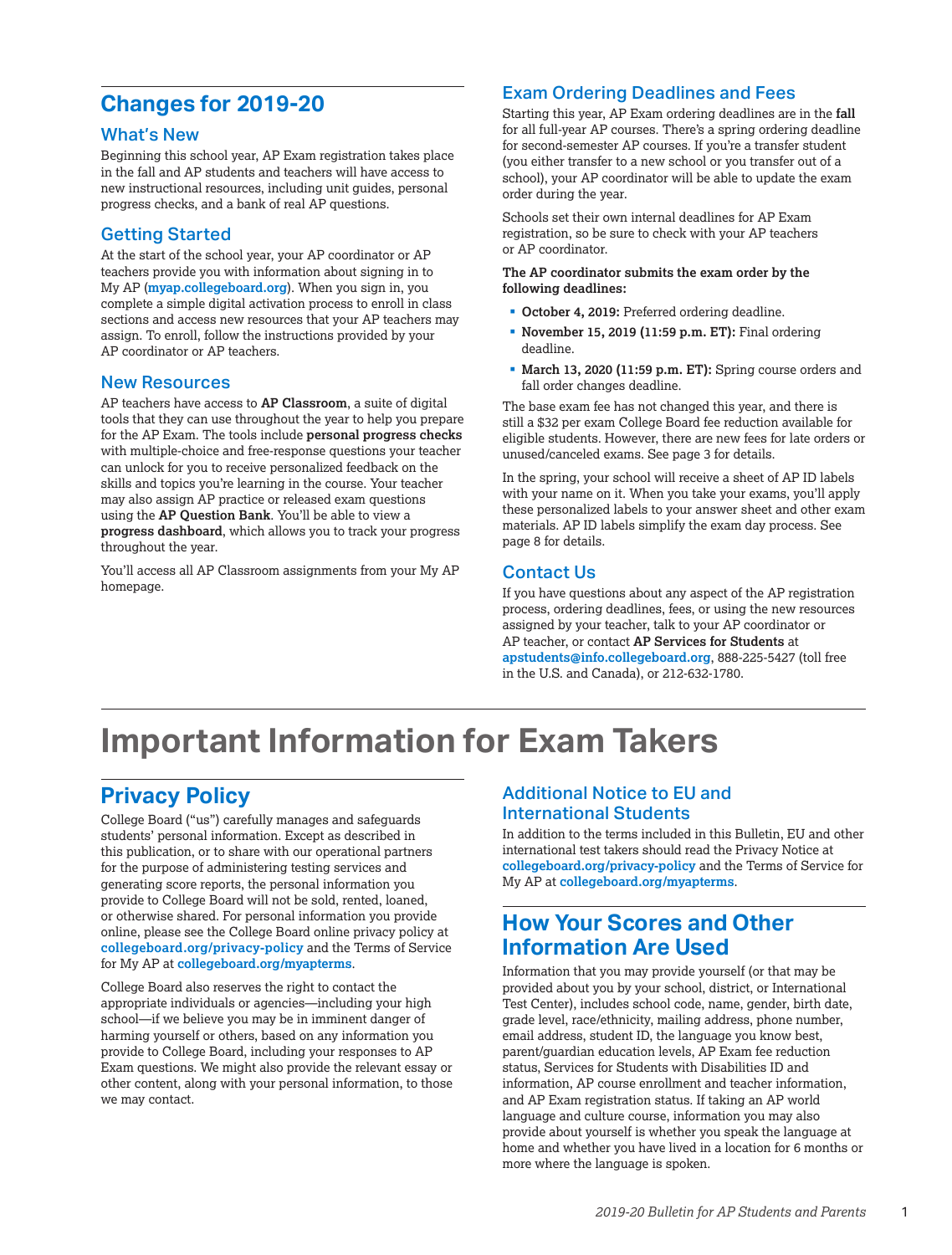<span id="page-3-0"></span>Any data provided about you may be used (in the aggregate and/or anonymously) for research purposes, to prepare research reports, and/or in the AP Exam ordering and registration processes.

Your AP score report is available to you, any college, university, or scholarship provider you designate, and your high school and school district in July.

Your AP scores and/or personally identifying information may be shared in the following circumstances:

- § For the purposes of score reporting to your school, district, and state department of education, if applicable.
- § Your AP Exam scores may be sent to any school at which you enrolled in a class section through My AP. This could be the school you regularly attend and/or a different school where you took an AP course. If you enroll in a class section through My AP for a school other than the one you regularly attend, that school will receive your AP Exam score(s) only for the class section(s) you're enrolled in at that school.
- § If your school, district, or state partners with other educational organizations. Please consult your school for individual policies.
- When a state requests the names of its public school students who receive fee reductions for audit or invoice verification. In such cases, the state agrees to maintain the confidentiality of such data.
- § For research purposes and/or to prepare research reports (in the aggregate and/or anonymously). Occasionally, College Board researchers and their subcontractors may contact students to invite their participation in surveys or other research. Data collected from AP Classroom could also be shared with researchers and partners.
- If you're a resident of the state of Kentucky, your AP Exam scores will automatically be sent to the Kentucky Higher Education Assistance Authority (KHEAA) for the purposes of scholarship eligibility. If you don't want your scores sent to KHEAA, write to: AP Program, Educational Testing Service, 1425 Lower Ferry Road, 29Q, Ewing, NJ 08618. Include your full name, mailing address, date of birth, gender, 8-digit AP ID, and your 6-digit high school code number.

## **Your Email Address and Phone Number**

By providing your email address when you create your College Board account and register at **[myap.collegeboard.org](https://myap.collegeboard.org/login)**, you give College Board and its operational partners permission to contact you via email. Your email will be used to send you transactional emails related to your exams, scores, and any AP Awards you may earn.

By providing your phone number, you agree to be contacted by College Board regarding: a test or program you registered for, opportunities to participate in research surveys, and/or free college planning services. By providing your mobile phone number, you may also opt in to agree to receive text messages from College Board about our programs, to participate in research surveys, and/or to receive free college planning services. Standard text messaging rates apply and you may opt out at any time.

## **Telemarketing and Internet Scams**

If you get an unsolicited phone call from someone claiming to work for College Board, attempting to sell you test-prep products, or requesting personally identifying information (such as credit card and Social Security numbers), do NOT provide the caller with any personal information.

- Be cautious about unsolicited contacts via phone or email.
- § College Board will never contact you to ask you to send your credit card, bank account, or password information by phone or through email.
- § Never supply credit card information to someone who calls or emails you.
- § If you think you've received a fraudulent call or email, contact the Federal Trade Commission at **[ftc.gov](https://www.ftc.gov)** and your local authorities and provide them with all the details.
- § Remember: if an offer appears too good to be true, it probably is.
- § For more information about phone or internet scams, visit **[collegeboard.org/privacy-policy/security](http://www.collegeboard.org/privacy-policy/security)**.

## **AP Exam Registration and Fees**

## **How to Register**

If your school offers AP courses, your AP coordinator or teacher will let you know when and how to register. Your AP coordinator will order the materials, collect fees, and let you know when and where to take the exams.

This year you'll enroll in class sections in My AP (**[myap.collegeboard.org](http://myap.collegeboard.org)**) using join code(s) supplied by your AP teacher(s) or AP coordinator for each AP class you're currently taking or AP Exam you intend to take. You'll use only the join codes supplied by your teacher(s) or AP coordinator; don't share join codes with anyone else. If your AP coordinator or teacher instructs you to do so, you'll indicate your AP Exam registration for each class section you're enrolled in by the deadline provided by your AP coordinator.

You may take as many AP Exams as you want, in any combination, with the following qualifications:

- § You may not take both Calculus AB and Calculus BC in the same year.
- § Only students who attend a school that has been accepted into the AP Capstone Diploma program can enroll in AP Seminar or AP Research and submit performance tasks and/or take the AP Seminar End-of-Course Exam.
- If you want to take two exams that are scheduled for the same time, ask your AP coordinator if your school offers the option to take an alternate exam during the late-testing period.
- § You may submit more than one AP Art and Design Portfolio Exam, but each must be a different type of portfolio. For example, you can't submit two AP Drawing Portfolio Exams in the same year. You may not duplicate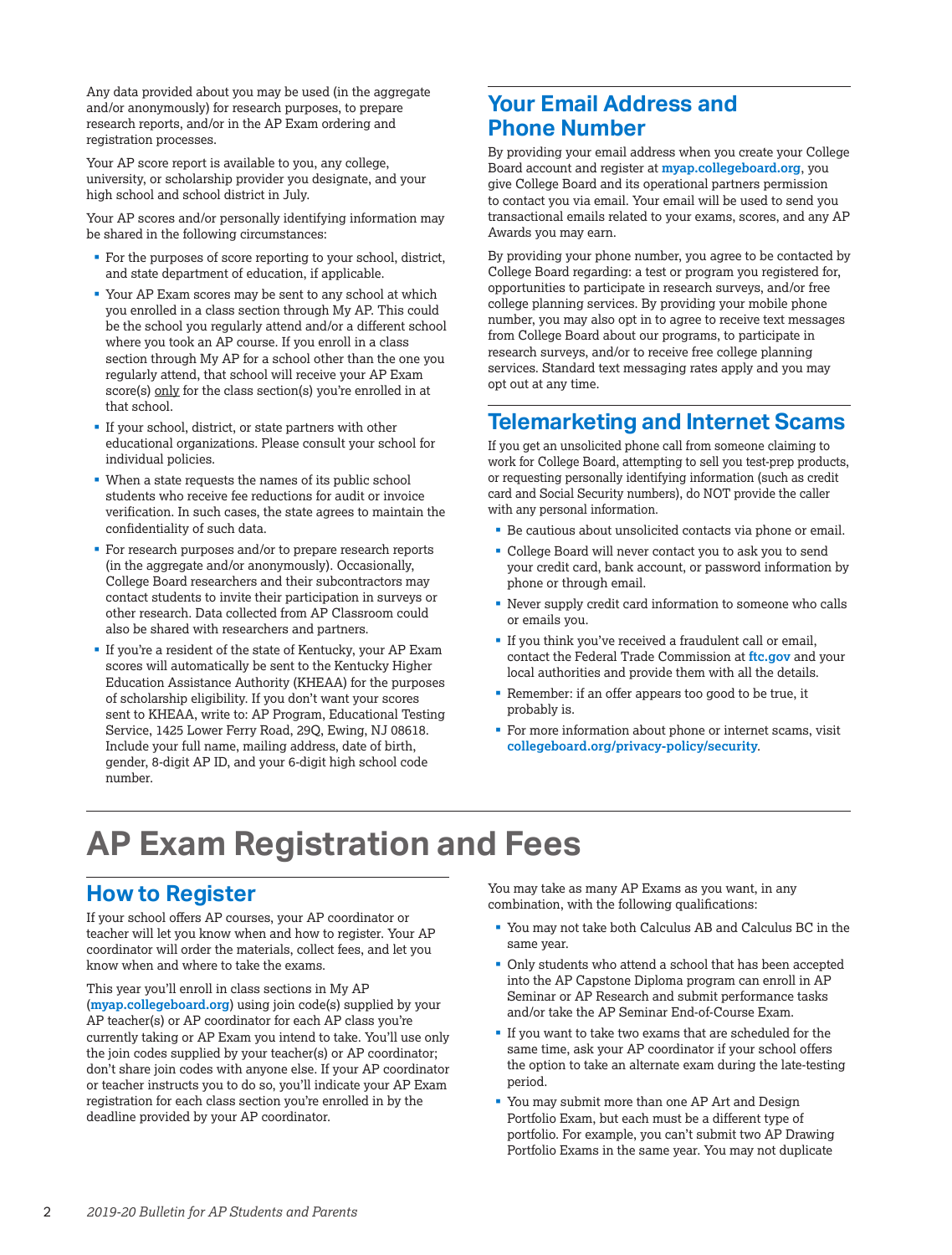works or images among the portfolios, and portfolios cannot be combined. If you want to submit a portfolio for both AP 2-D Art and Design and AP Drawing, you'll need to submit two separate portfolios with two different sets of artwork and pay two separate exam fees.

§ You may not retake an exam within the same year. You may, however, repeat an exam in a subsequent year. In this case, both scores will be reported unless you request one be withheld or canceled (see page 13).

We recommend balancing AP courses and exams with your other academic and extracurricular interests in high school. While research shows that taking and performing well on AP Exams during high school improves students' college outcomes, including first-year college GPA, the benefits of taking additional AP Exams level off after 4–6 exams. We encourage you to pursue the AP courses that interest you rather than focusing on the total number of AP courses you should take.

**NOTE:** *If you're homeschooled or self studying for an AP Exam, your school doesn't administer AP Exams, or if you plan to test with accommodations, see page 9.*

## **Providing Registration Information**

The first time you enroll in an AP course in My AP, you'll have to fill out some registration information. You'll complete this information once.

Your information needs to be accurate to ensure that recipients of your AP score report have the most recent and correct data about you. Your mailing address and email address are used to send you important information about your exams, scores, and AP Awards, if applicable.

Joining an AP course in My AP and supplying your registration information doesn't automatically order an AP Exam for you. Your school's AP coordinator needs to place an exam order and include you in that order.

**Free Score Report Recipient:** This year, students indicate the recipient of their free score report through My AP; they no longer indicate this information on their answer sheets. **The deadline to indicate your free score report recipient in My AP is June 20, 2020.** We encourage you to indicate your free score report recipient through My AP as early as possible; you can change the recipient by June 20 if needed. For details, see page 12.

## **Fees**

| AP Exam                                   | \$94  |
|-------------------------------------------|-------|
| International AP Exam <sup>*</sup>        | \$124 |
| AP Capstone Exam (U.S. and international) | \$142 |
|                                           |       |

\*Applies to exams administered at schools outside the United States, U.S. territories and commonwealths, and Canada, with the exception of U.S. Department of Defense Education Activity (DoDEA).

### **Other Fees**

- § **Late Order fee: \$40 in addition to the exam fee.** If you decide to take the exam after the November 15 ordering deadline, and it's ordered by March 13, you would pay the base exam fee + **\$40 late order fee** (e.g., \$94 + \$40 = \$134) **The late order fee does not apply if:** 
	- $*$  You transfer to a new school after November 15.
	- Your AP course doesn't begin until after November 15.
- § **Unused/Canceled Exam Fee: \$40 per exam.** If you decide not to take an exam that was ordered for you, the charge is \$40 per exam instead of the full exam fee. The \$40 fee applies to any unused or canceled exam, including an exam ordered for a student who qualifies for a College Board fee reduction. It's important to tell your AP coordinator if you decide not to take an exam. Your coordinator needs to indicate the change in AP Registration and Ordering for the \$40 unused/canceled exam fee to be applied rather than the full exam fee. **The fee does not apply if:**
	- You decide not to take an exam due to an eliminated state subsidy for low-income students, and you're eligible for a College Board fee reduction.
	- You transfer out of a school.
- § **Late-Testing fee:** Occasionally, it's necessary for students to test late using an alternate form of the exam. Depending on the reasons for late testing, schools may be charged an additional **\$40 per exam fee for late testing**, part or all of which the school may ask the students to pay. (Schools may charge higher fees to recover proctoring and other administration costs.)

### **Fee Reductions**

College Board provides a \$32 fee reduction per exam for students with financial need. For each AP Exam taken with a fee reduction, the school forgoes its \$9 rebate, resulting in a cost of \$53 per exam (\$83 per exam for schools outside the United States, U.S. territories, and Canada) or \$101 for an AP Seminar or AP Research Exam. Many states and districts use federal, state, and local funding to further reduce exam fees. Check with your AP coordinator to learn more.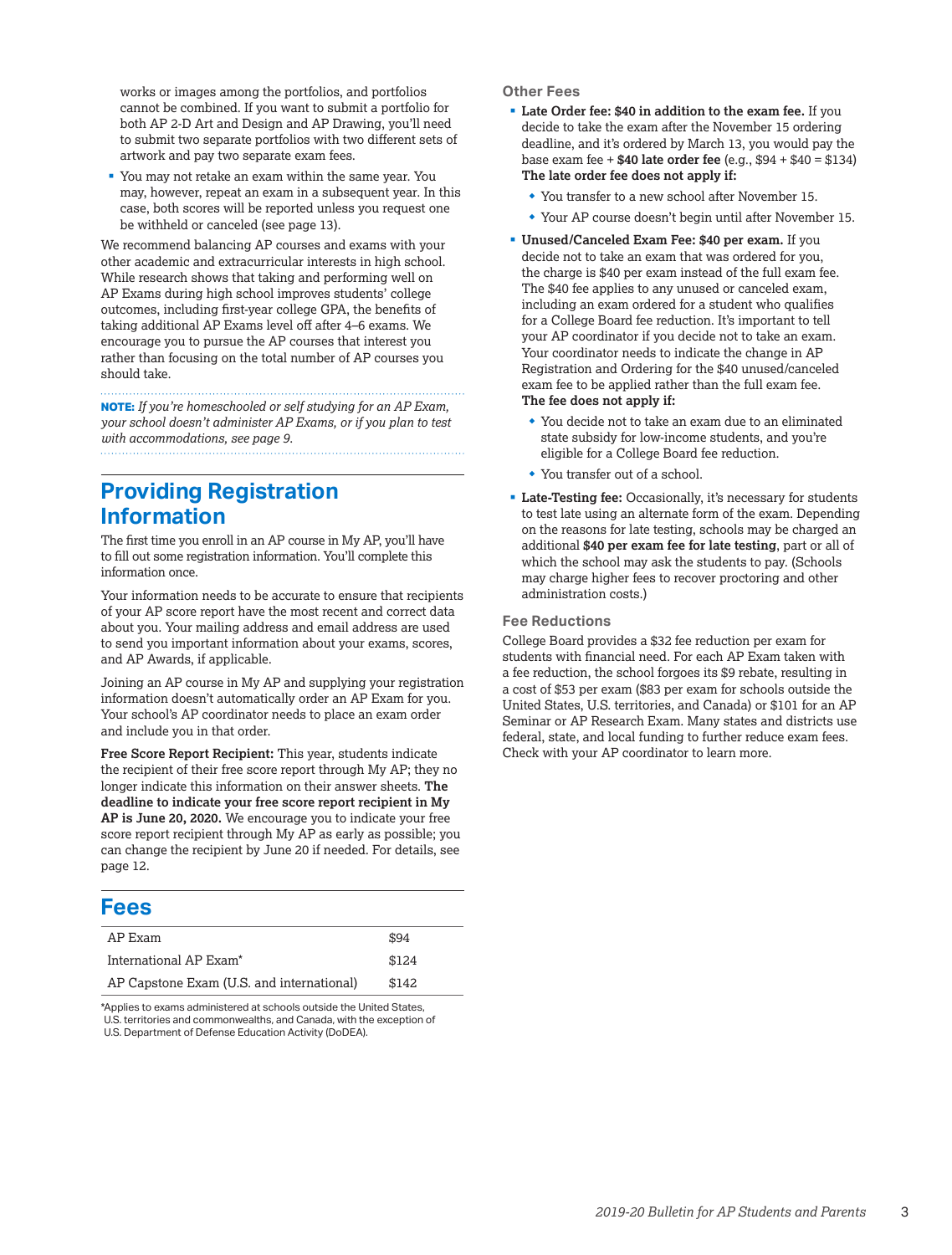## <span id="page-5-0"></span>**AP Exam Basics**

## **Scores**

Each AP Exam score is a weighted combination of your scores on the multiple-choice section, the free-response section and, as applicable, through-course performance assessments. AP Exam scores are reported on a 5-point scale, which offers a recommendation on how qualified you are to receive college credit and placement.

- $5 =$  extremely well qualified
- $4$  = well qualified
- $3 =$  qualified
- 2 = possibly qualified
- 1 = no recommendation

AP Exam scores of 5 are equivalent to grades of A+ and A in the corresponding college course. AP Exam scores of 4 are equivalent to grades of A-, B+, and B in college. AP Exam scores of 3 are equivalent to grades of B-, C+, and C in college.

**AP Capstone Diploma™ Program:** Your final AP Seminar score of 1–5 will be based on performance tasks submitted online during the school year and an end-of-course exam that you'll take during the AP Exam administration in May. Your final AP Research score of 1–5 will be based on the Academic Paper and presentation and oral defense completed during the school year. There is no end-of-course exam for AP Research.

## Opportunity for College Credit

With qualifying AP Exam scores, you can earn credit, advanced placement, or both at the majority of colleges and universities in the United States and Canada. Individual colleges and universities, not College Board or the AP Program, grant course credit and placement. You should get a college's AP policy in writing. Check with the institution directly or use the AP Credit Policy Info search at **[apstudents.org/creditpolicy](http://apstudents.org/creditpolicy)**.

You decide which colleges (if any) receive your AP Exam scores. See page 13 for more information on AP score reporting services. Colleges that receive your AP score report will typically notify you during the summer of any advanced placement, credit, or exemption you've earned. Contact your college to learn how your AP Exam scores will be applied.

### AP Scholar Awards

Each summer, College Board recognizes high school students who have demonstrated exemplary college-level achievement with AP Scholar Awards. While there is no monetary award from College Board, AP Scholar Awards further strengthen your college admission portfolio. For information about award criteria and other available awards and recognitions, go to: **[apstudents.org/awards](http://apstudents.org/awards)**.

## **Test Security and Administration Policies and Procedures**

All AP students deserve a fair and uniform testing experience. The following policies and procedures are designed to:

- Protect the integrity of AP Exams and AP Exam scores;
- § Give all students equivalent opportunities to demonstrate their knowledge on exam day; and
- § Prevent any students from gaining an unfair advantage.

If we determine that your testing experience didn't meet our standards for administering exams—even if this wasn't your fault—we reserve the right to cancel your AP Exam score. This is to protect the integrity of the AP Exam for all AP students, and to ensure that we can stand behind all scores submitted to colleges and universities for credit or advanced placement. When College Board considers it appropriate, in its sole discretion, but not under all circumstances, you'll be given the opportunity to retest.

We reserve the right to decline to score an AP Exam or cancel an AP Exam score when, in our judgment, any of the following occurs:

### 1. Violation of test security policies and procedures

On exam day, you are required to sign your answer sheet, indicating that you're aware of, and agree to, all of the policies and procedures listed in this Bulletin. You also must sign the covers of the multiple-choice booklets and write your initials on the covers of the free-response booklets, affirming statements related to the security of the exam. You must follow all policies and procedures related to maintaining the security of AP Exams, including:

- Exams must be administered on the established schedule. The exam administration may never begin before the official starting time and may begin only up to one hour after the official starting time on the specified day. **If an exam is offered to you at an incorrect date or time, you should refuse to take it**; contact Educational Testing Service's (ETS) Office of Testing Integrity to arrange to take an alternate exam. See back cover for contact information.
- § You must not remove the shrinkwrap and open exam materials until instructed to do so by the proctor, so that no one sees the exam content before the administration begins.
- § No one, except the students as they take the exam, should see the exam content or student responses.
- § You may not, under any circumstances, remove exam content or materials from the testing room; give it to anyone else; discuss it with anyone (including an AP teacher); or share it through any means, including, but not limited to, email, text messages, photographs, and social media/the internet.
- § Multiple-choice section: Because multiple-choice content is sometimes reused, no one other than you may access your multiple-choice content at any time. You may never remove the exam content from the testing room, or give it to anyone else; discuss it with anyone (including your AP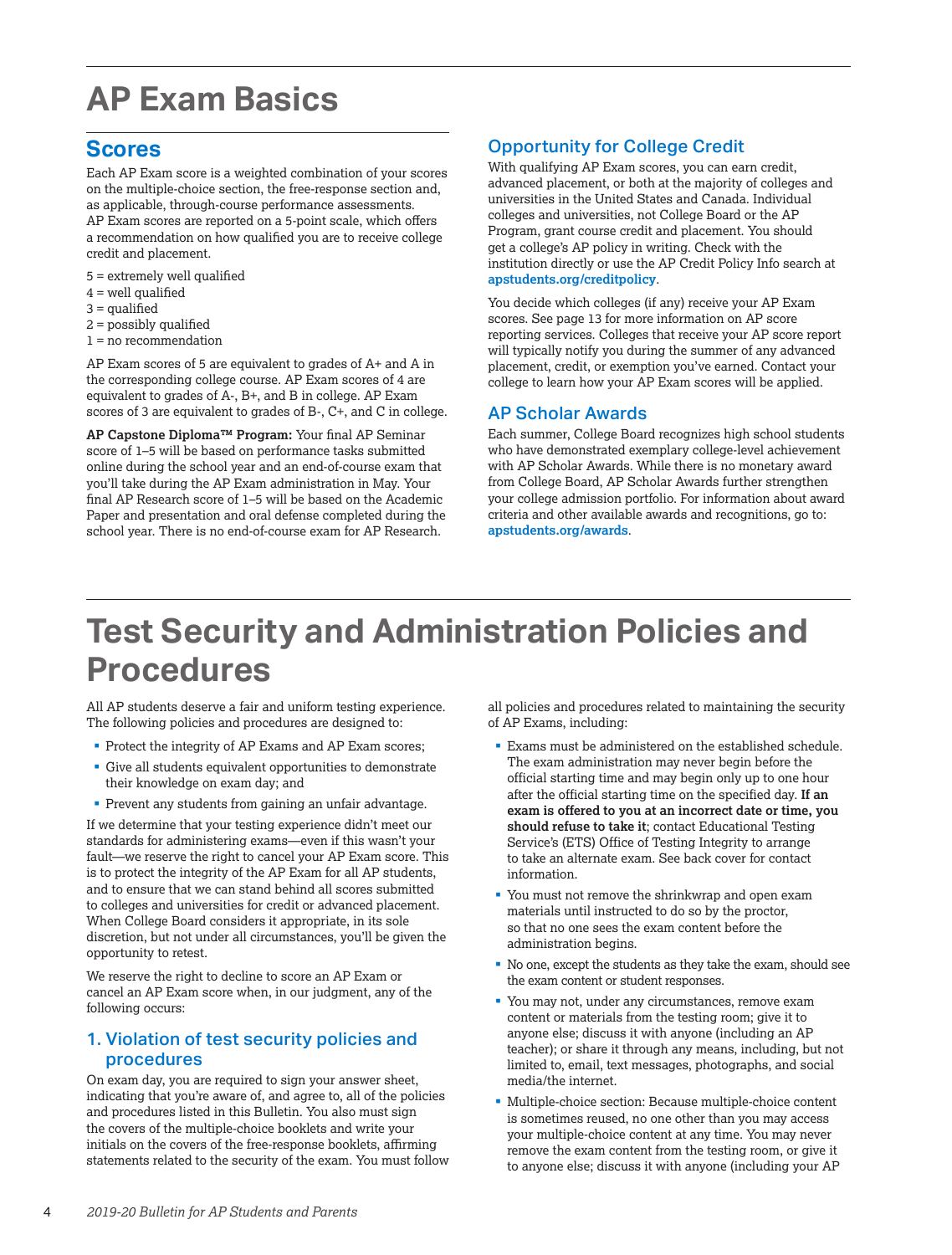teacher); or share it through any means, including, but not limited to, email, text messages, photographs, and social media/the internet.

- Free-response section: Exam booklets must never be photocopied by students or teachers after the exam. You may only discuss free-response content that is released on the College Board website two days after the regularly scheduled exam administration. If the content in the exam is not released, you may not discuss it with anyone.
- Exam materials are secured before, during, and after the exam. You are prohibited from accessing secured exam materials at any time before or after the exam.
- § **Prohibited in the exam room and break area:** Electronic equipment (phones, smartwatches, or wearable technology of any kind, laptops, tablet computers, Bluetooth devices, portable listening or recording devices—MP3 player, iPod®, etc.—cameras or other photographic equipment, devices that can access the internet, separate timers of any type, and any other electronic or communication devices) are prohibited in the exam room and break area. A student observed with any of these devices during testing or breaks may be dismissed from the exam, the device may be confiscated, the student's score may be canceled, and no retest may be permitted. Calculators are also prohibited, unless they're allowed or required for the specific exam. School-owned and -controlled digital recording devices are allowed **only** for the AP French, German, Italian, and Spanish Language and Culture Exams, and the AP Music Theory Exam. See page 7.
- § You may not consult textbooks, notes, teachers, other students, or any other resource during the exam or during the break between Sections I and II of the exam, or during any unscheduled breaks.
- § You may not leave the building at any time during the exam administration, including during a break, without permission.
- § You may not leave the designated break area without permission.
- Teachers, college faculty or instructors, department chairs, tutors, individuals involved in test-preparation services, and educators of any kind (including, but not limited to, curriculum specialists, school counselors, and administrators) are prohibited from taking or reviewing the content of an AP Exam.
- § Violation of test security policies may result in score cancellation, and under some circumstances individuals may be banned from future testing. College Board will prohibit individuals from taking the SAT, SAT Subject Tests<sup>™</sup>, CLEP, or AP Exams when we conclude they have deliberately gained or attempted to gain or share an unfair advantage on any College Board test, or otherwise threatened the integrity of the test. See **[apstudents.org/](http://apstudents.org/examsecurity) [examsecurity](http://apstudents.org/examsecurity)** for details.

### 2. Disclosure of secure test items

College Board will automatically cancel your exam score and may ban you from testing if you are discovered disclosing through any means the following:

- § multiple-choice content;
- **•** free-response content from an alternate exam for late testing;
- free-response content from a regularly scheduled exam within two days of its administration; or
- free-response content that is not released on the College Board website two days after the regularly scheduled exam administration.

**Important:** If you post to any form of social media during the exam or refer to unreleased exam content at any time after the exam, your score will be canceled, no retest will be permitted, and you may be banned from future testing.

### 3. Misconduct

If you engage in misconduct in connection with an AP Exam, you may be asked to turn in your exam materials and leave the testing room. You may not return to the testing room, your AP Exam score will not be reported, and you may be banned from future testing.

Misconduct includes:

- Obtaining or attempting to obtain improper access to the exam, a part of the exam, or information about the exam.
- § Removing or attempting to remove a page or portions of a page from the exam book.
- § Attempting to remove from the testing room any part of the exam or any notes related to the exam.
- Referring to, looking through, or working on any exam, or exam section, other than during the timed testing period for that exam or exam section.
- § Accessing or attempting to access any prohibited aids including formula sheets and scratch paper.
- Accessing or attempting to access a phone of any kind or electronic device during testing or during breaks.
- § Bringing food or drink into the testing room (unless it's preapproved as an accommodation by College Board).
- § Leaving the testing room, building, or designated break area without permission and/or taking an extended break.
- § Copying the work of another student or of published or unpublished sources.
- § Attempting to give or get assistance, or otherwise communicate, through any means, with another person about the exam during the exam administration, including breaks.
- Attempting to take the exam for someone else.
- § Reproducing or attempting to reproduce any portion of any exam in any form (e.g., by taking photos or making photocopies).
- § Having subject-related information on your clothing, shoes, or body.
- Creating a disturbance.
- Using testing accommodations that have not been preapproved by College Board.

#### **Policy on Plagiarism and Falsification or Fabrication of Information for the AP Capstone Diploma Program**

A student who fails to acknowledge the source or author of any and all information or evidence taken from the work of someone else through citation, attribution, or reference in the body of the work, or through a bibliographic entry, will receive a score of 0 on that particular component of the AP Seminar and/or AP Research performance task. In AP Seminar, a team of students that fails to properly acknowledge sources or authors on the Team Multimedia Presentation will receive a group score of 0 for that component of the Team Project and Presentation. A student who incorporates falsified or fabricated information (e.g., evidence, data, sources, and/or authors) will receive a score of 0 on that particular component of the AP Seminar and/or AP Research performance task. In AP Seminar, a team of students that incorporates falsified or fabricated information in the Team Multimedia Presentation will receive a group score of 0 for that component of the Team Project and Presentation.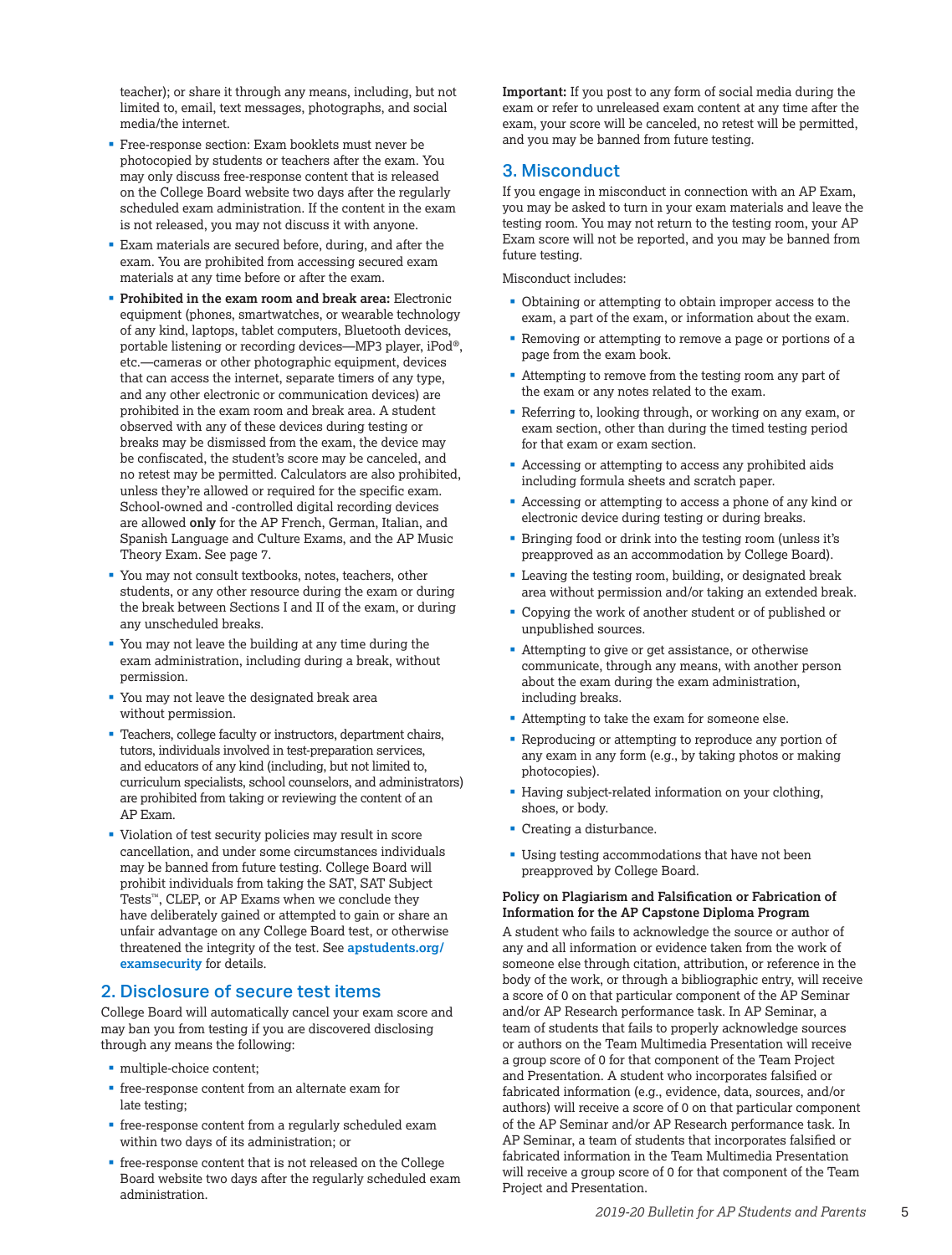#### **AP Computer Science Principles Policy on Plagiarism**

A student who fails to acknowledge (i.e., through citation, through attribution, by reference, and/or through acknowledgment in a bibliographic entry) the source or author of any and all information or evidence taken from the work of someone else will receive a score of 0 on that performance task. A computational artifact without acknowledgment of the media used in the creation of the computational artifact, and program code segment(s) written by someone else used in a program without appropriate acknowledgment, are all considered plagiarized work. To the best of their ability, teachers will ensure that students understand ethical use and acknowledgment of the ideas and work of others as well as the consequences of plagiarism. The student's individual voice should be clearly evident, and the ideas of others must be acknowledged, attributed, and/or cited. When two students' responses are nearly identical, both responses are considered plagiarized until further investigation upon appeal.

### **AP Art and Design Artistic Integrity Agreement**

Any work that makes use of (appropriates) photographs, published images, and/or the work of someone else must show substantial and significant development beyond duplication. This is demonstrated through manipulation of the materials, processes, and/or ideas of the source. The student's individual vision should be clearly evident. It is unethical, constitutes plagiarism, and often violates copyright law simply to copy someone else's work or imagery (even in another medium) and represent it as one's own.

### 4. Testing irregularities

The term "testing irregularities" refers to problems with the administration of an exam and may affect an individual or a group of test takers. These problems include, but are not limited to, administrative errors (e.g., improper timing, improper seating, improper proctoring, defective materials, defective equipment, or the failure of test administration personnel or the school to comply with test administration policies or procedures) and disruptions of exam administrations. If students would like to review the exam administration instructions that schools are required to follow, they may ask their AP coordinator for a PDF version of the *2019-20 AP Coordinator's Manual, Part 2.*

College Board is solely responsible for determining whether testing irregularities have occurred. Its decisions are final. When testing irregularities occur, we may decline to score the exams of one or more students, and we may cancel the scores of one or more students when we determine that such actions are required to protect the integrity of the exam. We may do so whether or not the affected students caused the testing irregularities, benefited from them, or engaged in misconduct. When it's appropriate in our judgment, we may give the student(s) the opportunity to take a retest without charge.

### 5. Identification discrepancies

When, in the judgment of College Board, or the judgment of exam administration personnel, there is a discrepancy in your identification, you may be dismissed from the testing room. We may also decline to score your exam or may cancel your score. Law enforcement authorities may be notified when fraud is suspected.

### 6. Invalid scores

College Board may cancel AP Exam scores when, in our judgment, there is substantial evidence that they are invalid for any reason. Evidence of invalidity may include, but is not limited to, plagiarism, discrepant handwriting, unusual answer patterns, or inconsistent performance on different parts of the exam or text that is similar to that in other free responses. Before canceling AP Exam scores based on substantial evidence of invalidity, we notify the affected student in writing about our concerns, give the student an opportunity to submit information that addresses our concerns, and consider any such information that is submitted. College Board offers various options, which typically include voluntary score cancellation, a free retest, and arbitration in accordance with the ETS Standard Arbitration Agreement.

**NOTE:** *The retest option is not available outside the United States, U.S. territories, and Canada. The arbitration option is available only for tests administered in the United States and U.S. territories. If before, during, or after a review of questionable scores, ETS finds that misconduct has occurred in connection with a test, ETS may treat the matter under its misconduct procedures; in that event, the options available in connection with score invalidity reviews will not be available even if those options were previously offered.* 

## **Disputes**

EXCEPT AS OTHERWISE INDICATED IN THIS BULLETIN*,* COLLEGE BOARD AND ITS AGENTS AND CONTRACTORS, SHALL NOT BE LIABLE FOR ANY DAMAGES, INCLUDING CONSEQUENTIAL, DIRECT, INDIRECT, OR PUNITIVE, ARISING FROM OR OTHERWISE RELATED TO, AP COURSES, TEST DEVELOPMENT AND ADMINISTRATION, SCORE REPORTING, TEST SECURITY, OR THE FAILURE OF AP PROGRAM STAFF, STUDENTS, OR SCHOOLS TO COMPLY WITH COLLEGE BOARD POLICIES AND PROCEDURES, WHETHER OR NOT (i) THE CLAIM IS CONTRACT-BASED OR (ii) COLLEGE BOARD HAS BEEN ADVISED OF THE POSSIBILITY OF SUCH DAMAGES.

Other than score validity investigations where certain students can request arbitration in accordance with ETS's Standard Arbitration Agreement or infringement of College Board intellectual property rights, all student disputes against College Board and/or any or all of its contractors, that relate in any way to registering for or taking part in a College Board program such as AP or Pre-AP, including but not limited to requesting or receiving test accommodations, score reporting, and the use of test taker data, shall exclusively be resolved by a single arbitrator through binding, individual arbitration administered by the American Arbitration Association ("AAA"), under the AAA Consumer Arbitration Rules in effect at the time a request for arbitration is filed with the AAA. Copies of the AAA Rules can be located at **[www.adr.org](https://www.adr.org)**. Unless the parties mutually agree otherwise, the seat and the place of the arbitration shall be New York, New York. The parties agree that the Federal Arbitration Act ("FAA"), 9 U.S.C. § 1 et seq. governs this provision, and it is the intent of the parties that the FAA shall pre-empt all State laws to the fullest extent permitted by law. No arbitration may be maintained as a class action, and the arbitrator shall not have the authority to combine or aggregate the disputes of more than one individual, conduct any class proceeding, make any class award, or make an award to any person or entity not a party to the arbitration, without the express written consent of College Board. By agreeing to arbitration in accordance with this section, you are waiving your right to have your dispute heard by a judge or jury. Each party will be responsible for its own fees and expenses incurred in connection with the arbitration, regardless of its outcome. For purposes of this provision, each College Board contractor is a third party beneficiary of this section, is entitled to the rights and benefits hereunder, and may enforce the provisions hereof as if it were a party hereto.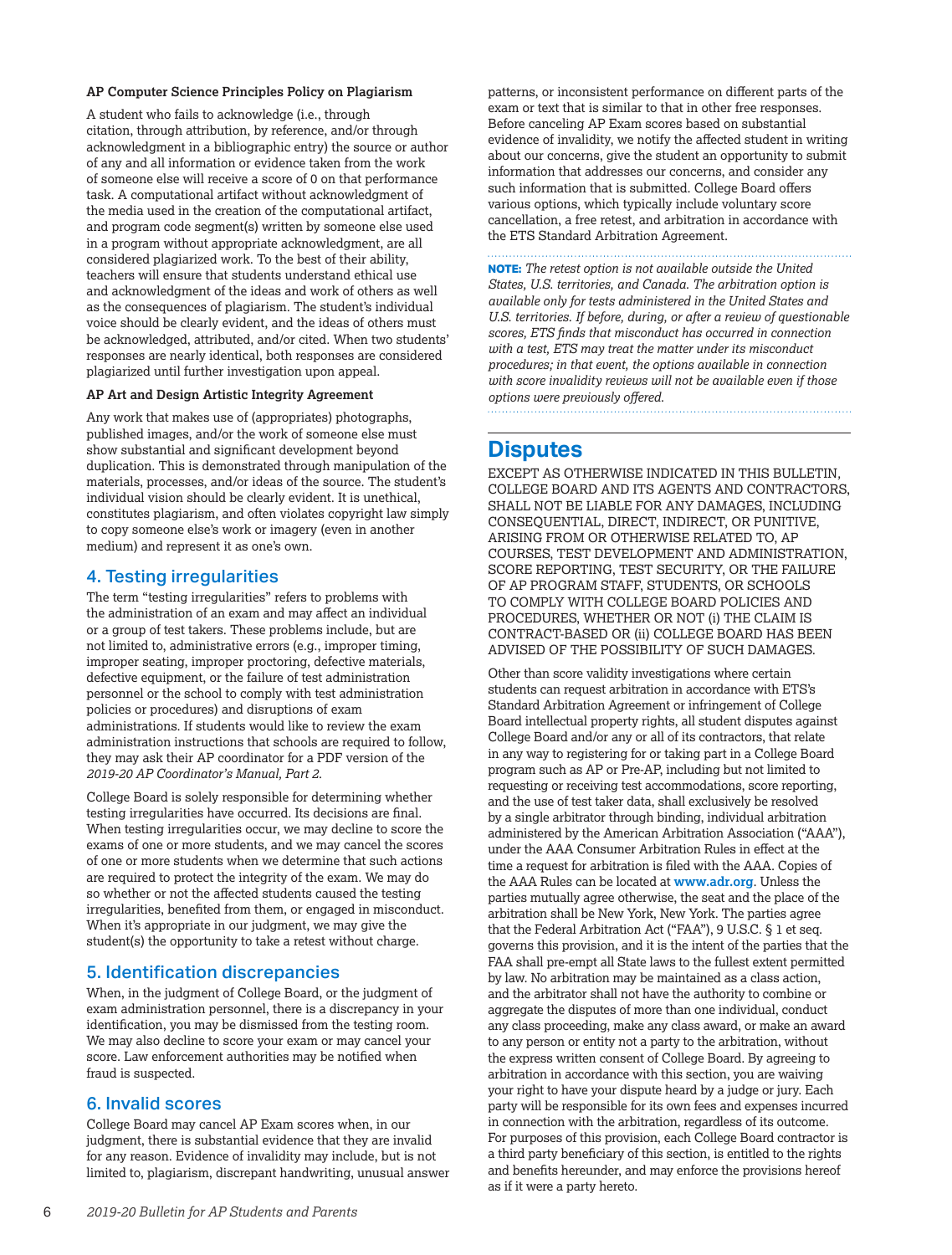## <span id="page-8-0"></span>**Getting Ready for Exam Day**

Knowing what to expect will help you be more confident and comfortable on exam day. Carefully review the test security and administration policies and procedures before exam day. To make sure you're prepared, encourage your AP teachers to offer a timed practice exam that's as similar to the actual AP Exam as possible. If you have any questions about how exam day will work, talk to your AP coordinator.

This year your AP teacher has access to new resources through the AP Classroom system. Your teacher may create assignments using these new resources. You'll be able to access these assignments through My AP by clicking the **AP Classroom** button. As you complete these assignments, you'll be able to view performance results. These results will help you track your progress and make sure you're understanding course content and building the skills that will be assessed on the AP Exam. Use your results to focus your practice plan. Talk to your AP teacher if you have any questions about these assignments.

## **Special Exam Preparation**

#### **AP Art and Design**

Students completing AP Art and Design Portfolio Exams (2-D Art and Design, 3-D Art and Design, or Drawing), must submit materials to their teachers digitally. To learn more, talk to your teacher or visit **[apstudents.org/artanddesign-digital-submission](http://apstudents.org/artanddesign-digital-submission)**. **NOTE:** AP Art and Design students complete registration information in My AP. You'll create a separate account for the AP Art and Design digital submission web application; use the same information you provided in My AP. The home address you provide in My AP is the address to which your portfolio materials will be returned in late June or July. We can't ship your work back to a P.O. Box.

**AP Computer Science Principles | AP Research | AP Seminar** These courses require students to submit performance tasks during the year using the AP Digital Portfolio, a web-based application. For more information, visit: **[apstudents.org/](http://apstudents.org/digitalportfolio) [digitalportfolio](http://apstudents.org/digitalportfolio)**.

After you enroll in your AP Computer Science Principles or AP Capstone course in My AP, your information—including your AP ID—will be applied in the AP Digital Portfolio. You won't need to re-enter your AP ID or enroll in a class separately in the digital portfolio. Talk to your AP coordinator or teacher if you have questions about the enrollment process.

#### **AP Chinese Language and Culture | AP Japanese Language and Culture**

These AP Exams are taken on a computer. For more information, see **[apstudents.org/courses](http://apstudents.org/courses)**.

#### **AP Music Theory | AP French, German, Italian, and Spanish Language and Culture**

All sight-singing responses for the AP Music Theory Exam and all speaking responses for the AP French, German, Italian, and Spanish Language and Culture Exams must be digitally recorded. For more information, talk to your AP coordinator.

### **What to Bring to the Exam Room**

- § Two sharpened No. 2 pencils with erasers, for all responses on your multiple-choice answer sheet. (Students outside the U.S.: bring HB or No. 2 pencils.)
- § Two pens with black or dark blue ink for completing areas on the exam booklet covers and for free-response questions in most exams.
- § A watch that does not have internet access, does not beep, and does not have an alarm.
- Up to two approved calculators with the necessary capabilities if you're taking the AP Biology, Calculus, Chemistry, Environmental Science, Physics, or Statistics Exams. Visit **[apstudents.org/courses](http://apstudents.org/courses)** to find the calculator policy for your subject. For a list of approved graphing calculators, visit **[apstudents.org/calculators](http://apstudents.org/calculators)**.
- § A ruler or straightedge only if you're taking an AP Physics Exam. Protractors are not allowed.
- § If you don't attend the school where you're taking the exam, you must bring a current government-issued or school-issued photo ID.\*
- If you've been approved for testing accommodations, bring your SSD Student Accommodations Letter to verify your approval.

### **What NOT to Bring to the Exam Room\*\***

- Electronic equipment (phones, smartwatches, or wearable technology of any kind, laptops, tablet computers, Bluetooth devices, portable listening or recording devices—MP3 player, iPod, etc.—cameras or other photographic equipment, devices that can access the internet, separate timers of any type, and any other electronic or communication devices) are prohibited in the exam room and break areas. School-owned and -controlled digital recording devices are allowed **only** for the AP French, German, Italian, and Spanish Language and Culture Exams, and the AP Music Theory Exam.
- Books, compasses, protractors, mechanical pencils, pencils that aren't No. 2, correction fluid, dictionaries, highlighters, notes, or colored pencils.
- § Scratch paper; notes can be made on portions of the exam booklets or, for Chinese Language and Culture and Japanese Language and Culture **only**, on scratch paper provided by the proctor.
- § Watches that beep or have an alarm.
- § Computers or calculators as previously noted.
- Reference guides, keyboard maps, or other typing instructions.
- Ear plugs.
- § Clothing or shoes with subject-related information.
- Food or drink.
- Clipboards.

<sup>\*</sup>Additional ID may be requested by authorized test centers outside the U.S.

<sup>\*\*</sup> Unless this has been preapproved as an accommodation by the College Board Services for Students with Disabilities office before the exam date.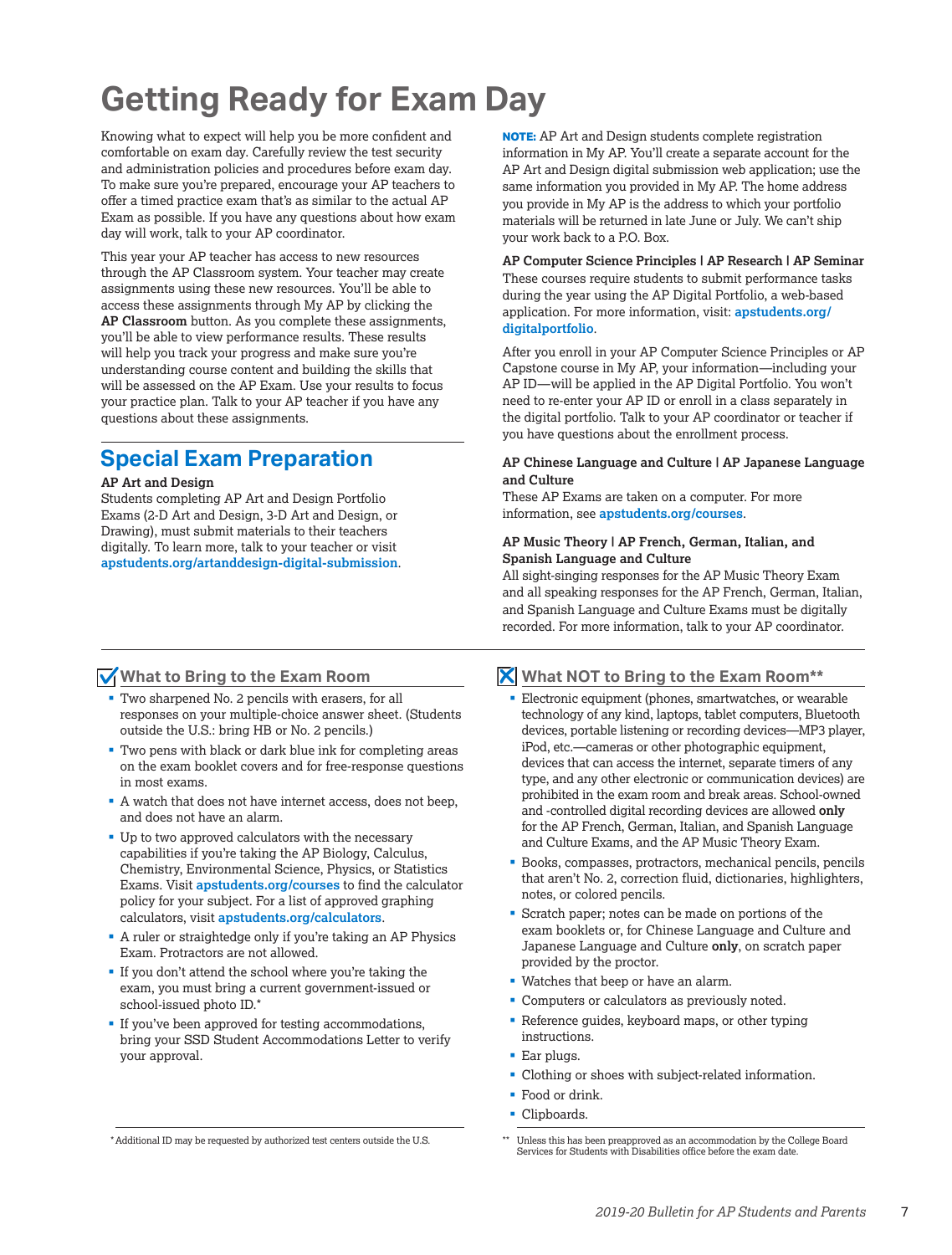## <span id="page-9-0"></span>**Exam Day**

## **Labeling Your AP Exam**

The registration information you provide in My AP will be used to make a personalized AP ID label sheet, which your proctor or AP coordinator will give you at each AP Exam. Your AP ID will remain the same every year you take AP courses or exams. You'll receive a new AP ID label sheet each year, so you don't need to keep your label sheet from year to year.

**You'll place an AP ID label from your personalized AP ID label sheet on each of the exam materials where it's indicated to do so.** If you don't, it may be impossible to match your answer sheet with your exam materials, which could delay or jeopardize your AP score.

- § You'll receive your AP ID label sheet from your AP coordinator or proctor at each exam you take.
- § Never use anyone else's AP ID or labels.
- § You can access your AP ID by going to the **Registration** tab in the **My AP Profile** section of My AP (**[myap.collegeboard.org](http://myap.collegeboard.org)**).

**NOTE:** *For the AP Chinese Language and Culture, AP Japanese Language and Culture, and AP Art and Design Portfolio Exams, you'll need to provide your AP ID. Your AP ID must be keyed accurately into the testing computer or computer you're using to upload digital images.* 

## **Completing Exam Responses**

It's important to follow the instructions below for completing exam responses; if you don't, your score could be negatively affected.

- § Indicate all your answers for the multiple-choice section by filling in the appropriate circles on your answer sheet. **Answers for the multiple-choice section marked in the exam booklets won't be scored.** Your total exam score on the multiple-choice section is based only on the number of questions answered correctly. You won't lose points for incorrect answers or unanswered questions.
- § For AP European History, U.S. History, and World History: Modern, answers for the Section I short-answer questions must be written on the correct pages in the included shortanswer response booklets.
- § Answers for the free-response section must be written in the Section II exam booklet.
	- Some exams have additional orange Section II booklets containing exam questions—do not write answers in these booklets. Information written in an orange booklet won't be scored.
- § All answers for the free-response section must be in English, with the exception of exams in Chinese, French, German, Italian, Japanese, and Spanish Language and Culture and Spanish Literature and Culture. Any responses not adhering to this policy will not be scored.
- § Spoken responses for the French, German, Italian, or Spanish Language and Culture Exams or sight-singing responses for the Music Theory Exam must be saved as a **single** digital file using approved recording devices.

## **Reporting Problems**

If there's a problem while you're taking the exam (e.g., you aren't given enough time for a section of the exam, or the directions you receive are incorrect), notify your AP coordinator immediately. If problems persist, speak to your principal. If you're homeschooled or don't have an AP coordinator at your school, contact AP Services for Students.

Contact the Office of Testing Integrity as soon as possible if you observe misconduct or cheating (the phone number is on the back cover).

### Exam Schedule

Remember that you need to take your AP Exams only on their scheduled date and time. You can look up the scheduled dates and times for regularly scheduled and late-testing AP Exams on the course and exam pages at **[apstudents.org/courses](http://apstudents.org/courses)**.

If you take an exam at any point other than the scheduled date and time—even if your school tells you it's ok to do so your exam score and the scores of other students could be negatively impacted, or even canceled.

If you have concerns about your AP Exam schedule, contact AP Services for Students, and we'll help you resolve the situation.

## **Reporting Ambiguous or Incorrect AP Exam Questions**

AP Exam questions are developed by qualified education professionals. However, if you believe there's a problem with a question, complete the 2020 AP Exam Question Ambiguity and Error Form available at **[apstudents.org/ambiguityerrorform](http://apstudents.org/ambiguityerrorform)** and mail or fax it to AP Assessment Development. See the back cover of this Bulletin for contact information. Your form must be received no later than **June 15**. All communications will be answered by regular mail.

Do not discuss the exam content with anyone, including your exam proctor or your teacher. Discussing exam content may lead to a cancellation of your scores, and you could also be banned from taking future AP Exams (see pages 4–5).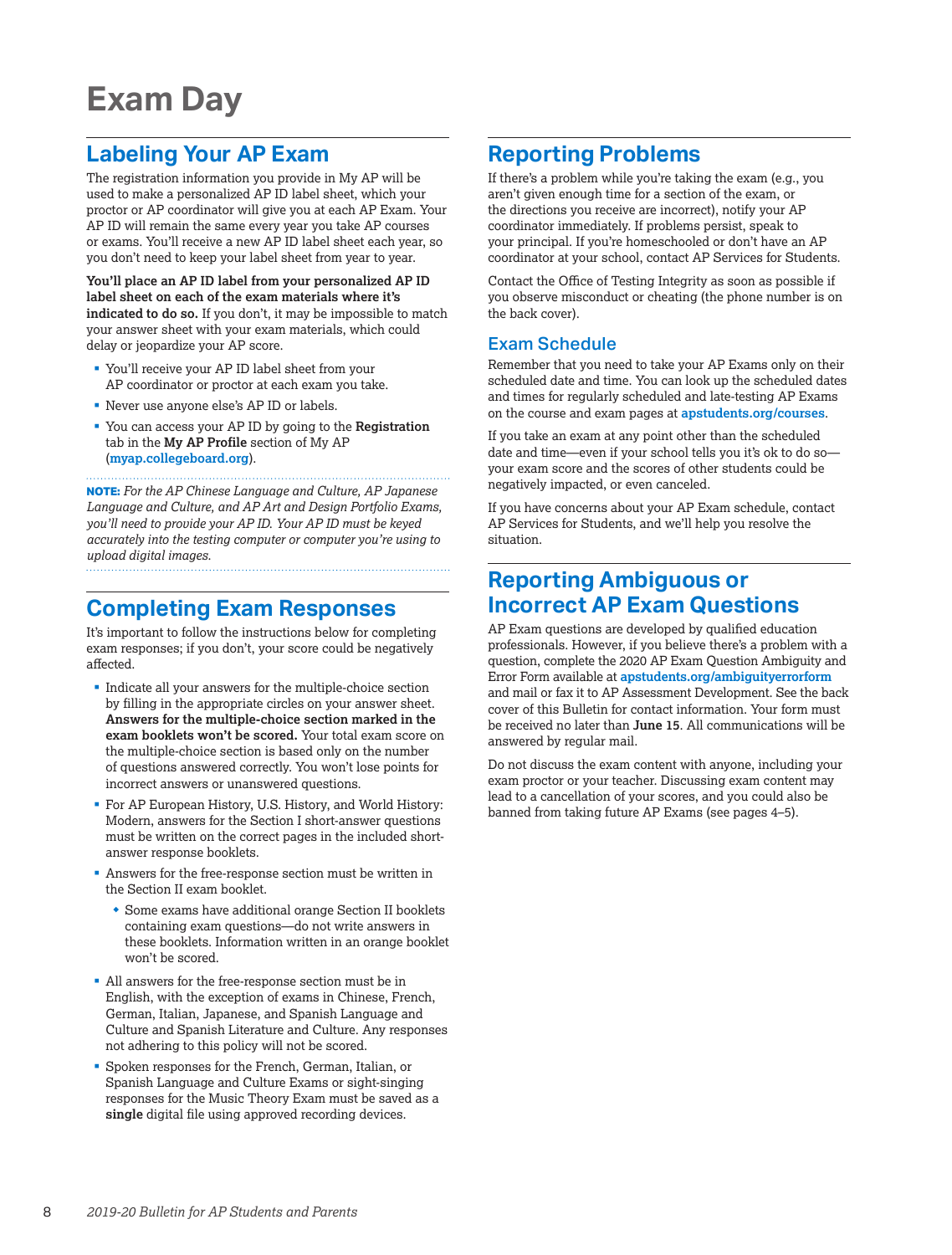## <span id="page-10-0"></span>**Additional Information**

## **Students with Disabilities**

If you have a documented disability, you may be eligible for accommodations on the AP Exams. Some types of accommodations are:

- Extended time
- § Large-type exams
- § Enlarged (large-block) answer sheets
- § Braille exams
- § ATC-format exams
- § Permission to use a braille device, computer, or magnifying device
- A reader to dictate questions
- § A writer/scribe to record responses
- A written copy of oral instructions

Other accommodations are also available.

Your AP coordinator will order any special exam formats you may need based on your accommodations. **All accommodations must be approved by the College Board Services for Students with Disabilities (SSD) office. If you test with accommodations that have not been approved by College Board, your scores won't be reported.**

### Requesting Accommodations

Most students work with the school's SSD coordinator to apply for accommodations before the AP Exam administration. The SSD coordinator requests and manages the accommodations online.

- Information about requesting accommodations is available at **[collegeboard.org/ssd](http://www.collegeboard.org/ssd)**.
- § In some cases, documentation of the disability and need for accommodations is requested for College Board review.

**January 17, 2020** is the deadline to submit requests for accommodations, and, when required, complete documentation for the 2020 AP Exams. If requests are submitted after this date, there's no guarantee accommodations will be approved or appropriate exam materials will be shipped in time for the exam.

### Existing Approvals

If you've already received College Board–approved accommodations for AP Exams, the PSAT/NMSQT® , PSAT<sup>™</sup> 10, or the SAT, you don't need to submit a new form unless:

- § You change schools, in which case your new school's SSD coordinator should be asked to verify your accommodations through the online system.
- You need different accommodations. In this case, your school's SSD coordinator **must** submit an Accommodations Change Request Form, which can be downloaded from SSD Online.

**NOTE:** *Some accommodations are administered differently across College Board programs. For example, for AP, a student approved for extended time will not automatically be provided extra breaks. A student requiring extra breaks must apply for that specific accommodation for AP Exams. Keep in mind that AP Exams in most world languages and cultures and Music Theory include listening and speaking components.*

You are your own best advocate to ensure you receive the testing accommodations you need; this means you are also responsible for following through on the required procedures. Check with your school's SSD coordinator to confirm the specific accommodations that have been requested for you. The specific accommodations that have been requested may appropriately differ from what is being used in school.

## **Assistance for Temporary Physical or Medical Conditions**

A student who has a temporary medical or physical condition (e.g., a broken hand) may request temporary assistance if it's needed to complete the exam. This process should be used only for students who don't have a disability but who need temporary support to test. To request temporary support, talk to your AP coordinator.

## **Homeschoolers and Students Whose Schools Do Not Offer AP**

If you're a homeschooled student and you'd like to take an AP Exam at a participating school or authorized test center, you should've been included in that school's exam order by the November 15 (11:59 p.m. ET) ordering deadline. You may still be able to arrange to test at a school after November 15, but a \$40 late order fee will apply for each exam that's ordered after that deadline.

If you haven't already been included in a school's exam order, you'll need to first contact AP Services for Students for a list of schools that offer AP Exams in your area. (The contact information for AP Services for Students is on the back cover.) You'll then need to contact the AP coordinators at those schools to see if one of them can arrange testing for you.

**NOTE:** Schools set their own internal deadlines for exam registration, so reach out as soon as possible.

Schools aren't able to provide homeschooled students with access to the AP Classroom resources. If you'd like to access the resources, you'll need a Course Audit-authorized homeschool provider to set up a class section in My AP for you. Homeschool educators can access AP Classroom if they complete the AP Course Audit process.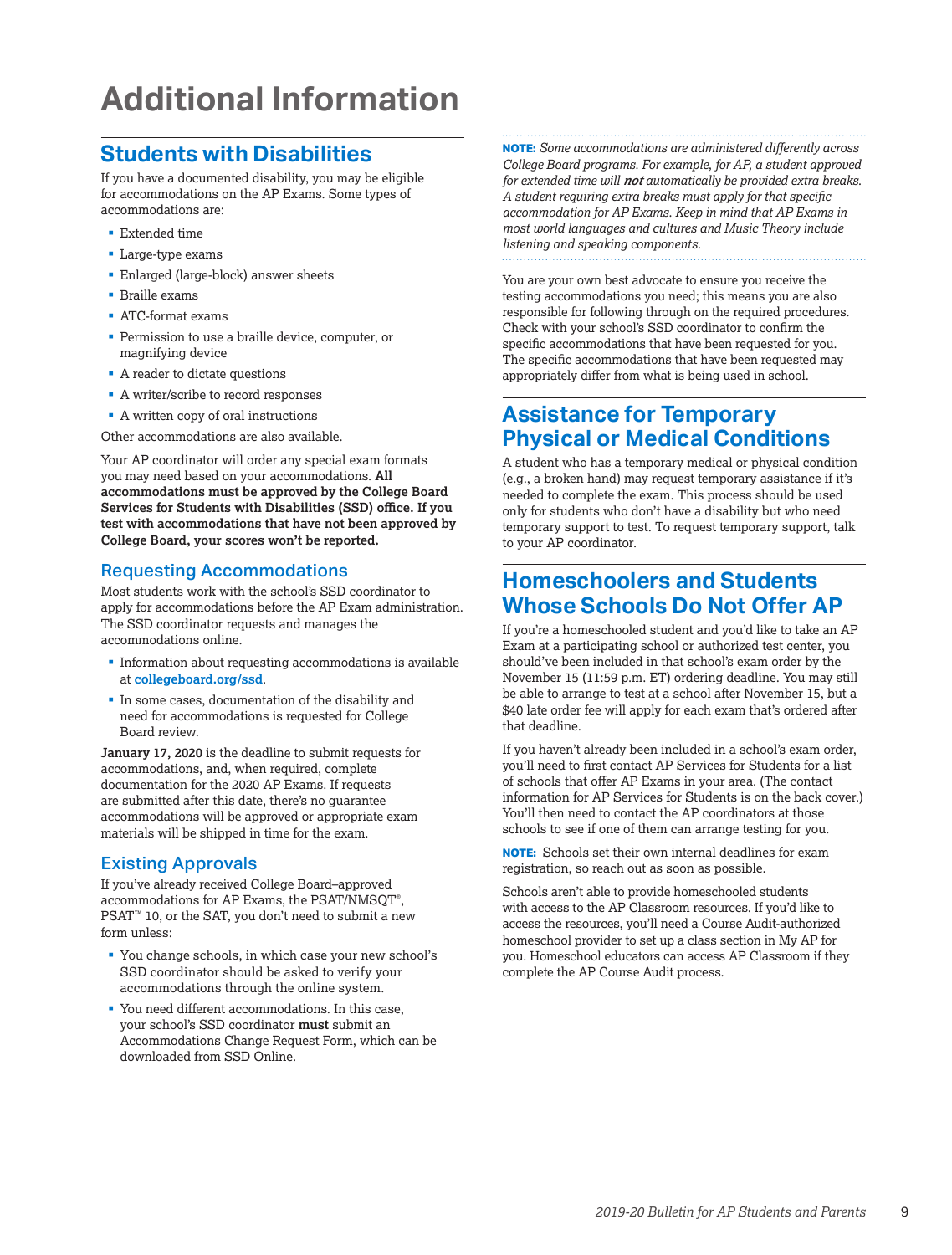### Student Responsibilities

- Once you find a school that can arrange AP testing for you, the AP coordinator will provide you with a join code for **each** exam you plan to take. Follow the instructions provided by the AP coordinator to sign in to **[myap.collegeboard.org](https://myap.collegeboard.org/login)** to enroll in the exam only section for each AP Exam you plan to take using the appropriate join code. This is so you can be included in the AP coordinator's exam roster. The coordinator can then order your exams.
- § Notify the AP coordinator of any accommodations you may need as early as possible.
- Bring a current government- or school-issued photo ID with you to the exam. If you have approval from College Board to test with accommodations, you must also bring your Student Accommodations Letter.

Once you find a school willing to administer your exams, that school's AP coordinator is responsible for ordering your exam materials, telling you when and where to report for the exams, and collecting the exam fees. Schools may charge a higher fee to recover additional proctoring or administration costs. That school must administer the exams for you; the school cannot forward exam materials to you or your school for handling.

**NOTE:** *Only students who attend a school that has been accepted into the AP Capstone Diploma program can enroll in AP Seminar or AP Research and submit performance tasks and/or take the AP Seminar End-of-Course Exam. Homeschool organizations and online providers are currently not eligible to participate in the AP Capstone Diploma program.*

## **Students Testing in California**

Amendments to the California Education Code require College Board to adopt certain procedures for students who take AP Exams in California. A provision of this law mandates that students be able to obtain certain information concerning the purpose of the exams, procedures for releasing score reports, score interpretations, and the use of exam scores. For more detailed information, students in California can download the *2019-20 Bulletin for AP Students and Parents—California Supplement* at **[apstudents.org/bulletin](http://apstudents.org/bulletin)**.

## **Lost or Damaged Exams**

In rare instances, exams or portions of exams are lost or damaged in the shipping and handling process, making it impossible to score a student's work. After exhausting every effort to locate the missing materials, the AP Program will typically offer the student two options: to retake the affected exam, which is then scored, or to cancel the exam and receive a refund based on the fee you paid for your exam.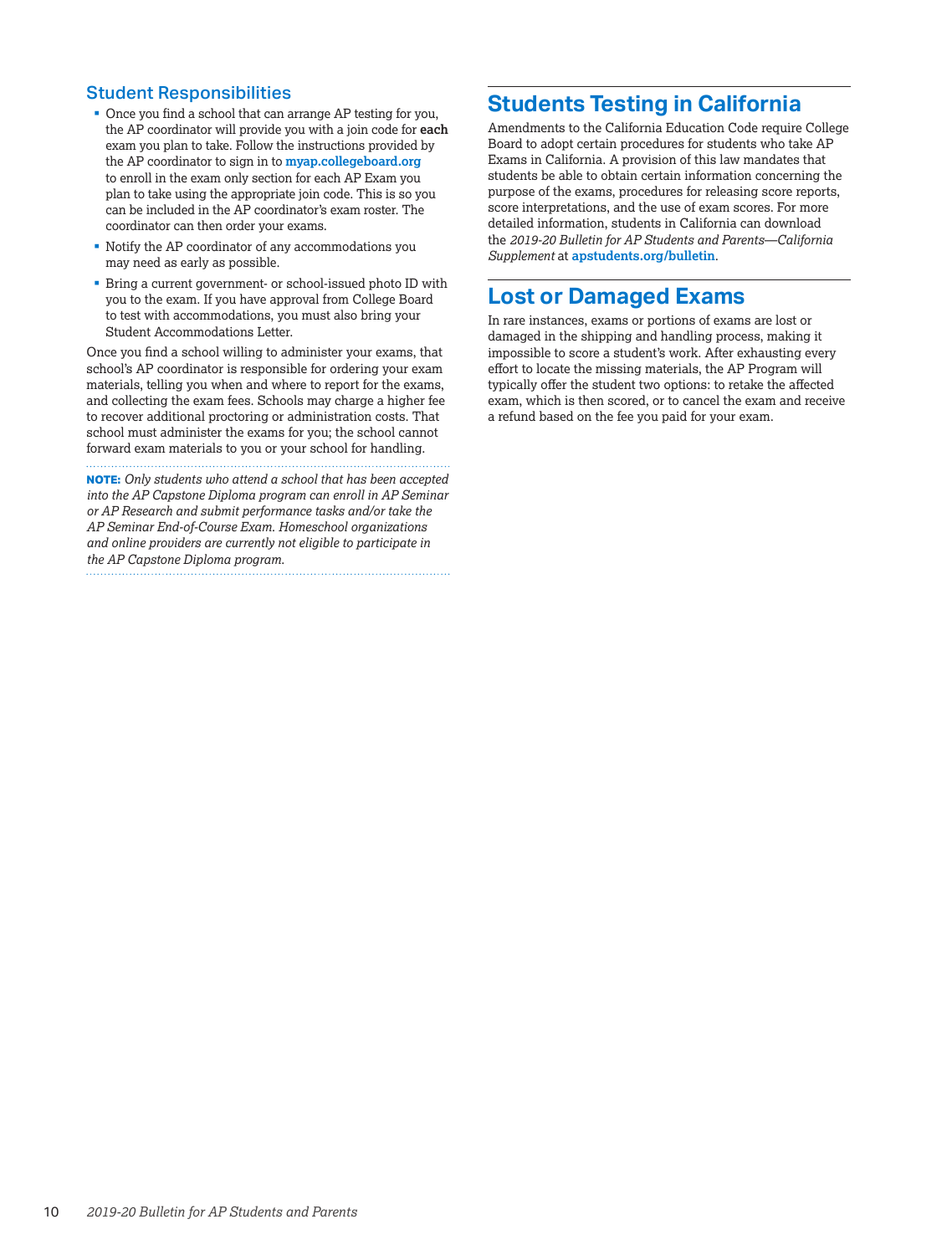## <span id="page-12-0"></span>**AP Student Checklist 2020**

### Before Exam Day

- □ Complete **AP Classroom** assignments from your teacher. You'll be able to view your performance results and track your progress. See page 7 for more information.
- $\square$  Review released free-response questions at **[apstudents.org/courses](http://apstudents.org/courses)** to get to know the exam.
- □ January 17: Deadline to submit requests for accommodations for the May exams. Talk to your SSD coordinator to arrange your paperwork.
- □ Are you homeschooled or do you attend a school that **doesn't offer AP Exams?** Review the instructions on pages 9–10.
- $\Box$  If you're planning to take AP Exams that are scheduled for the same date and time, ask your AP coordinator about taking one of the exams during the late-testing period. Talk to your AP coordinator about any other testing conflicts as soon as you know about them.
- $\Box$  For AP Art and Design: The AP Art and Design digital submission web application (**[apstudio.ets.org](http://apstudio.ets.org)**) becomes available in mid-November. After your AP coordinator has submitted your school's exam order, your teacher or AP coordinator will give you information about accessing the web application. Once you have this information and have established your access to the web application, you'll be able to start uploading images. You'll need to provide identifying information when setting up your account for the digital submission web application; you should provide the same information provided when you completed registration in My AP. You'll work with your teacher (or AP coordinator if you don't have an AP Art and Design teacher) on your portfolio until the spring. You should forward your completed Art and Design digital portfolio to your teacher well in advance of the May 8, 8 p.m. submission deadline. Along with forwarding your digital portfolio to your teacher, for AP 2-D Art and Design and AP Drawing, you'll need to print your written evidence from the digital submission web application and mail it with your physical artworks to the AP Program. Talk to your teacher, and follow their specific deadline(s). For more information, visit

**[apstudents.org/artanddesign-digital-submission](http://apstudents.org/artanddesign-digital-submission)**.

- □ By **April 30, 11:59 p.m. ET** for AP Capstone (AP Seminar and AP Research) and AP Computer Science Principles, submit your performance tasks as final in the AP Digital Portfolio for scoring by College Board.
- $\Box$  Is your calculator appropriate for use on AP Exams in **Biology, Calculus, Chemistry, Environmental Science, Physics, or Statistics?** Visit **[apstudents.org/courses](http://apstudents.org/courses)**, and click on the link for your course for information about approved calculators.
- $\Box$  For reasons of exam security, phones and other electronic devices are not allowed in the testing room. Don't risk having them confiscated or your score canceled. (See pages 4–5 for details.)

 $\Box$  Review the test security and exam administration policies and procedures (pages 4–6) and what to bring and what not to bring to the exam (page 7).

### Exam Day

- □ May 4-8, 11-15: 2020 AP Exams
- $\Box$  Do you know your AP ID? You can access your AP ID by signing in to My AP (**[myap.collegeboard.org](http://myap.collegeboard.org)**), navigating to **My AP Profile**, and clicking the **Registration** tab. Your AP ID will be used to produce a set of personalized AP ID labels, which you'll receive at each exam you take. Your AP ID connects all of your exam materials to you. You will be asked to label all your exam materials with your AP ID. For AP Art and Design, you'll need your AP ID to complete your portfolio sections in the digital submission web application and forward them to your teacher.

**NOTE:** *To access your scores, you'll use your same College Board account information that you used to access My AP.* 

## After Exam Day

- **□ June 15:** If you want to withhold or cancel one or more of your exam scores, AP Services must receive your request by this date. Scores may be canceled at any time using the score cancellation form (see page 13 for details).
- **□ June 20:** Deadline to indicate in My AP the college, university, or scholarship program that you'd like to receive your free score report. If you previously indicated a college, university, or scholarship program in My AP and want to change or remove the school, you may do so by June 20. If you don't indicate a score report recipient in My AP by this date, you may request that a score report be sent at a later date for a fee (see page 12 for details).
- $\Box$  **July:** Score reports are available. For details, visit **[apscore.org](http://apscore.org)**.
- **□ Sept. 15:** Deadline for students to order free-response booklets from the 2020 exam administration.
- **□ Oct. 31:** Deadline for requesting the Multiple-Choice Rescore Service.

### **Planning for College? Check Out SAT Subject Tests**

Many SAT Subject Tests cover content you learned in your AP classes. The SAT Subject Tests are one-hour exams that give you the opportunity to demonstrate knowledge in specific subject areas. Some colleges require or recommend SAT Subject Tests, especially if you're applying to take specific courses or programs.

Learn more, register, and get free practice tools at **[SATSubjectTests.org/AP](http://www.SATSubjectTests.org/AP)**.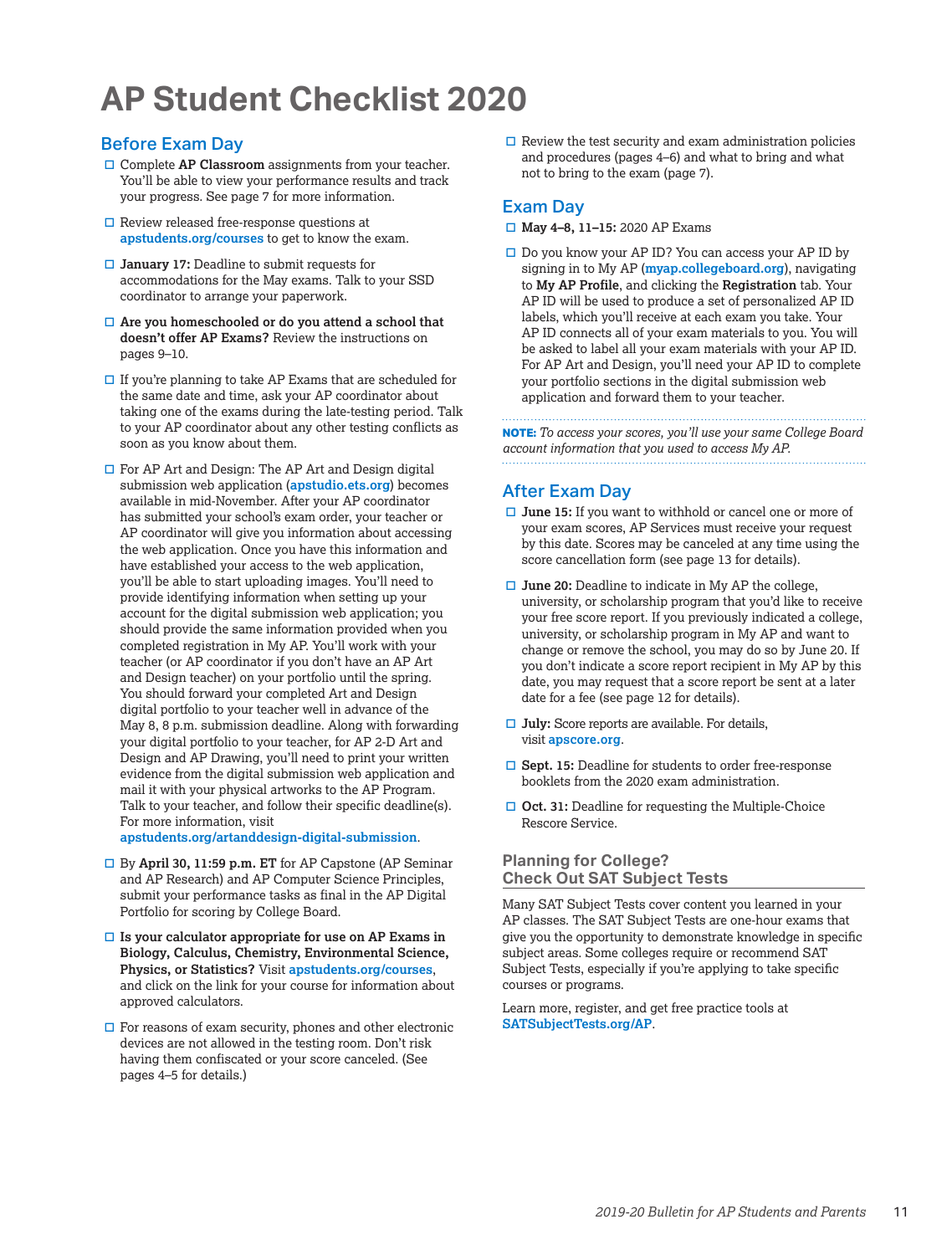## <span id="page-13-0"></span>**Getting and Sending Your Exam Scores**

In July of the year you take the exam, AP score reports are made available to you, the college you designate in My AP, and your high school or institution you received instruction from (if different than your high school). Each score report is cumulative—it includes scores from every AP Exam you have ever taken, unless you have requested that one or more scores be withheld or canceled. A cumulative score report is not available to schools that provide instruction only in a particular subject.

## Getting Your Scores

- **1.** You'll need your College Board account username and password. This is the same information you used to sign in to My AP, as well as the same information you've used if you've previously registered for the SAT or participated in other College Board programs. Scores are **only** available online, so make sure you're able to sign in successfully using your College Board account.
- **2.** Check **[apscore.org](http://apscore.org)** after exams to find out when you can access your scores in July. You'll receive an email reminding you how and when to access your scores. You'll also be able to view your scores through My AP (**[myap.collegeboard.org](http://myap.collegeboard.org)**).
- **3.** Sign in at **[apscore.org](http://apscore.org)** with your College Board account username and password.

If you have any questions about your score report, you can call AP Services for Students. You'll need your AP ID when you call; you can view your AP ID in My AP (**[myap.collegeboard.org](http://myap.collegeboard.org)**) by going to **My AP Profile** and clicking the **Registration** tab.

**NOTE:** *Some scores take longer to process due to late testing or other special circumstances (e.g., late arrival of testing materials or extra time needed to match your records). If your score is delayed, this will be indicated on your online score report. Once your score has been processed, you'll receive an email letting you know your online score report has been updated. If your scores aren't available by September 1, contact AP Services for Students.*

## Sending Your Scores

As part of your registration information in My AP, you can indicate one college, university, or scholarship program to receive your score report for free. **You must indicate your free score report recipient in My AP by June 20, 2020.** You can indicate the recipient after this deadline, but you will be charged a fee.

We encourage you to indicate your free score report recipient through My AP as early as possible, so you don't miss the deadline. If you entered a recipient but need to make a change, you can do that too until the June 20 deadline.

If you choose not to indicate a score report recipient in My AP or you would like to send a score report to additional institutions, you may send a score report to a college at a later time for a fee of \$15 per report for standard processing or \$25 per report for rush processing.

To indicate your free score report recipient in My AP:

- **1.** Sign in to My AP (**[myap.collegeboard.org](http://myap.collegeboard.org)**)
- **2.** Go to **My AP Profile**
- **3.** Click the **Score Send** tab and enter the name of the college, university, or scholarship program, then click Save.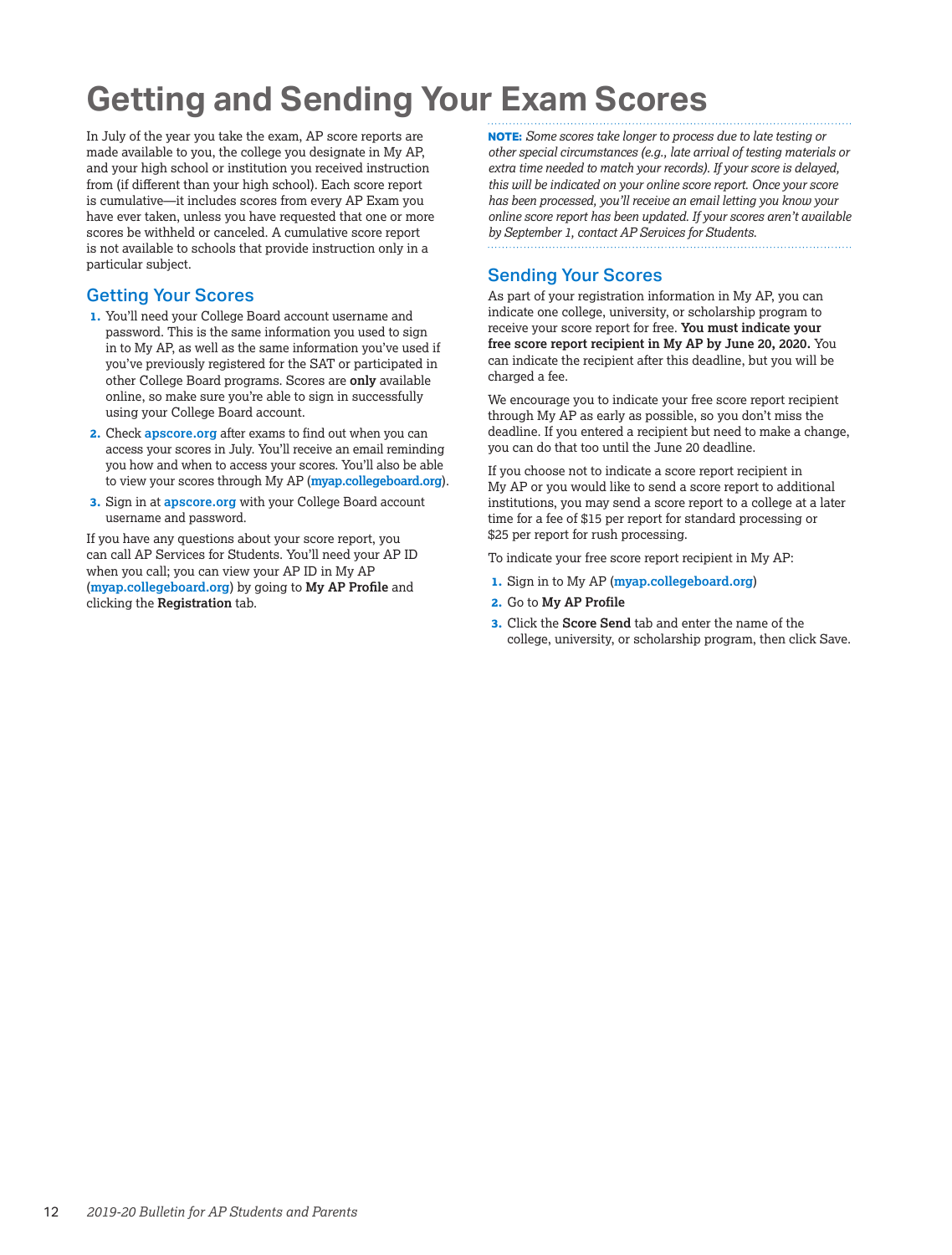## **Additional Score Reporting Services**

website (e.g., late-testing exams) are not available.

To request additional score reporting services, visit **[apstudents.org/srs](http://apstudents.org/srs)**. Print and complete the appropriate form, and mail or fax it to the address listed on the form. **A signature from you or your parent/guardian is required on every form.**

| <b>Service</b>                                                                                                                                                                                                                                                                                                                                                                                                                                                                                                              | <b>Deadline</b>                                                                                                                                                                                                                                                                                                                                            | Fee                                                                                                                                                                                                                                                                                                                                                                                                                                                                                                             |
|-----------------------------------------------------------------------------------------------------------------------------------------------------------------------------------------------------------------------------------------------------------------------------------------------------------------------------------------------------------------------------------------------------------------------------------------------------------------------------------------------------------------------------|------------------------------------------------------------------------------------------------------------------------------------------------------------------------------------------------------------------------------------------------------------------------------------------------------------------------------------------------------------|-----------------------------------------------------------------------------------------------------------------------------------------------------------------------------------------------------------------------------------------------------------------------------------------------------------------------------------------------------------------------------------------------------------------------------------------------------------------------------------------------------------------|
| <b>Score Withholding</b><br>You can withhold one or more scores from the<br>college specified in My AP or from any other college<br>to which you want to send a score report. The score<br>will be withheld from any future score reports sent<br>to that particular college. This does not permanently<br>delete your score. You may release a withheld score<br>by mailing or faxing a signed written request to AP<br>Services for Students.                                                                             | June 15, 2020: Requests must be received, with<br>payment, to withhold particular scores from the<br>college indicated in My AP.<br>To withhold a score from a college other than the one<br>indicated in My AP for 2020, you may mail or fax a<br>score withholding form to the address listed on the<br>form at any time.                                | \$10 per score, per college.<br>To withhold a score from a college<br>other than the one indicated<br>in My AP, there's an additional<br>processing fee to send your score<br>report with the withheld score(s):<br>• \$15 per report for standard<br>processing, or<br>• \$25 per report for rush<br>processing<br>There's no fee to release a<br>withheld score. However, you'll<br>need to request a new score send<br>if you'd like to send the score to<br>the college you previously withheld<br>it from. |
| <b>Score Cancellation</b><br>Canceling your AP Exam score permanently deletes it;<br>it cannot be reinstated at a later time. Scores may be<br>canceled at any time. Once you request a cancellation,<br>the score will never be available to you, and it will never<br>be listed on any future score reports. Archived scores<br>cannot be canceled.                                                                                                                                                                       | June 15, 2020: Requests must be received to cancel<br>particular scores being sent to the college indicated<br>in My AP. You can also give your form to your AP<br>coordinator after the exam. After June 15, scores will be<br>sent automatically to the college indicated in My AP.                                                                      | No fee: exam fees are not<br>refunded.                                                                                                                                                                                                                                                                                                                                                                                                                                                                          |
| <b>Multiple-Choice Rescore Service</b><br>You may request to have your multiple-choice<br>answer sheet rescored by hand. That score and your<br>free-response score are weighted and combined,<br>converted into an AP score, and compared to the<br>originally reported score. If this new score is different<br>from the original score, the new score-whether it's<br>higher or lower than the original score-will prevail,<br>and it will be sent to you and to any college to which<br>you previously sent your score. | Oct. 31, 2020: Requests must be received by Oct. 31<br>of the year you take the exam. You'll receive a letter<br>confirming the results of the rescore six to eight weeks<br>after your request is received.                                                                                                                                               | \$30 per exam.                                                                                                                                                                                                                                                                                                                                                                                                                                                                                                  |
| <b>Free-Response Booklet</b><br>You may obtain your original free-response booklet(s)<br>from the most recent exam administration only if<br>the free-response questions are released on the<br>College Board website two days following the exam<br>administration. No comments, corrections, or scores<br>are included. Booklets for exams whose free-response<br>questions are not released on the College Board                                                                                                         | Sept. 15, 2020: Requests must be received by<br>Sept. 15 of the year you take the exam. You won't<br>be able to obtain your booklet after this date. You'll<br>receive your booklet two to three weeks after your<br>order is received; however, no orders for free-response<br>booklets will be processed until all AP Exams have<br>been scored in July. | \$10 per booklet.<br>Note: Short-answer response<br>booklets and free-response<br>booklets will be sent for European<br>History, U.S. History, and World<br>History: Modern.                                                                                                                                                                                                                                                                                                                                    |